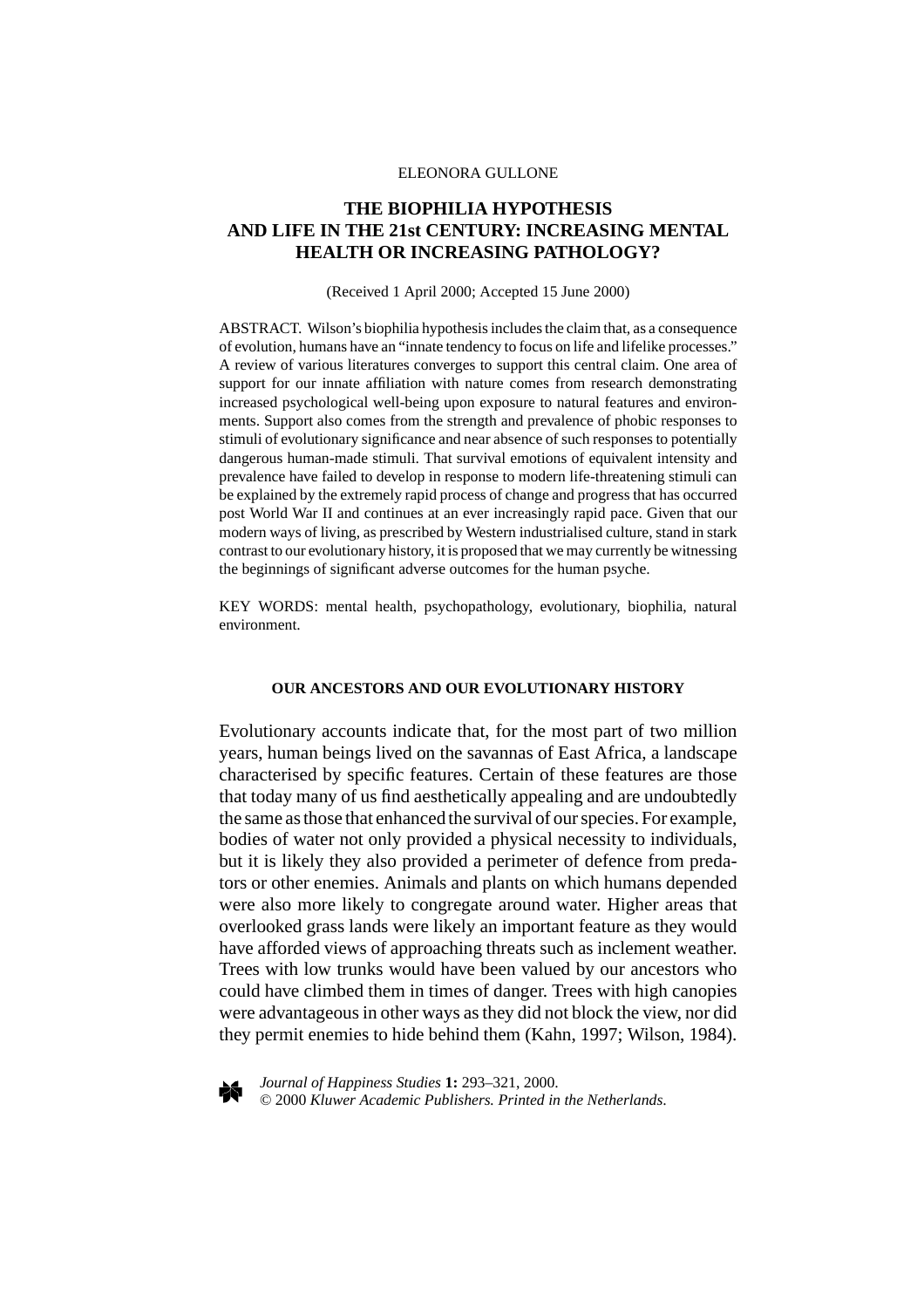Today's Western societies are markedly changed and, particularly in the last two hundred years, have rapidly advanced. In fact, we are currently witnessing human manufactured change at a pace unprecedented in the history of the human species (Saunders, 1999). Technology has enabled us to plough and pave the most unlikely landscapes, to travel and communicate across unforeseen distances, and to technologically produce and manipulate material goods and sentient beings, including ourselves. Not only have the changes to our lifestyles been immense compared to those of our ancestors, but we go on advancing with the blind assumption that the human species has an unlimited capacity to adapt to the environment, no matter how far removed it is from that in which we evolved. But do we indeed have an unlimited capacity to adapt?

Wilson (1993), the founder of sociobiology, has argued that the natural environment is as central to human history as social behaviour itself. As such, social scientists should be concerned about what will happen to the human psyche when such a deep defining part of human evolutionary experience is diminished or erased. From prehistory to the present time, the actions of the human species have eliminated 10 to 20 percent of the earth's species. Today "Only 3 percent of the global land surface is set aside in parks and protected areas. More than 95 percent is already under direct human influence, whether plowed, paved, and managed intensively, or sparsely occupied by rural or indigenous peoples." (Baskin, 1997; p. 224). Apart from the potential loss of as yet untapped sources of pharmaceuticals, crops, fibres, pulp, and petroleum substitutes etc., what is the potential loss to human psychological well-being?

## **The Biophilia Hypothesis**

In his 1984 book entitled *Biophilia*, Wilson described his biophilia hypothesis as a human "innate tendency to focus on life and lifelike processes." (p. 1). Indications of the human tendency to maintain contact with nature can be seen throughout history. The homes of the ancient Egyptian nobility, Persian settlements, and medieval Chinese villages were all marked by extensive and elaborate gardens demonstrating that people went to considerable lengths to maintain contact with nature (Ulrich, 1993). In more recent times, particularly the last two centuries, the provision of parks and the preservation of nature reserves have been supported by the belief that exposure to nature fosters psychological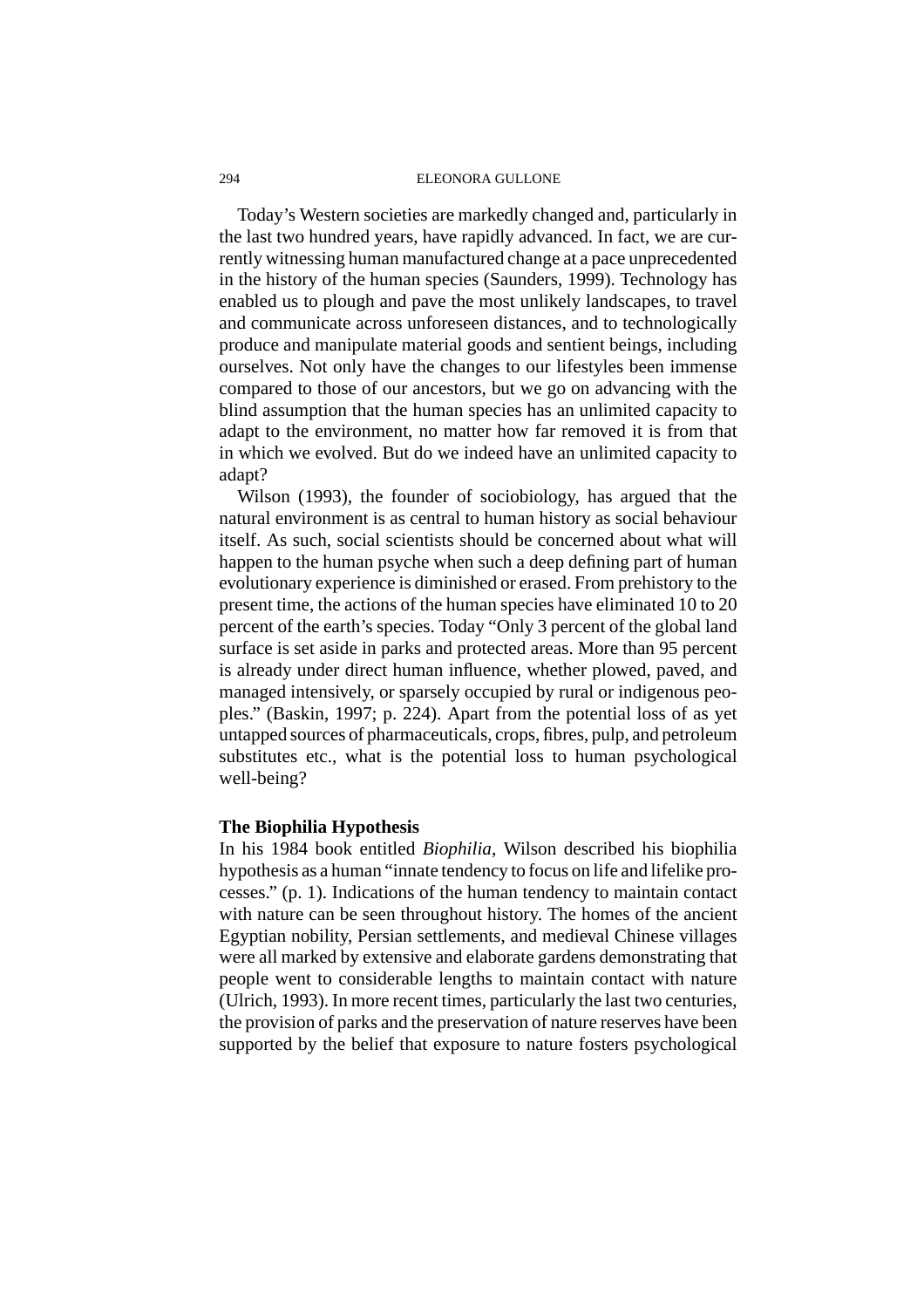well-being, reduces the stress related with modern living and promotes physical well-being (Ulrich, 1993). Not only are these places provided, they are extensively frequented. Indeed, people crowd national parks to experience natural landscapes. They travel long distances to stroll along the seashore, and the wealthy select dwellings on prominences above water or amidst parkland. Humans' affiliation with nature is also reflected in their expressed enjoyment in making contact with or viewing other species. For example, in the United States and Canada, more children and adults visit zoos than attend major professional sporting events combined (Wilson, 1992; 1993). In America alone, there are 40 million pet cats and 55 million pet dogs (Newby, 1999; Shepard, 1993).

The significance of biophilia has profound implications. According to this hypothesis, given our species' long history as subsistence hunters, gatherers, and farmers, it is inconceivable that the natural environment has not shaped our cognitive and emotional apparatus. Our tendency to affiliate with nature in all likelihood enhanced the fitness of our ancestors. The brain which modern members of our species have inherited must be a product of this evolutionary process – a brain attuned to extracting, processing, and evaluating information from the natural environment (Wilson, 1984; 1993).

The process through which biophilia evolved has been proposed to be a biocultural one during which hereditary learning principles have elaborated upon culture while the genes which prescribed the biophilic propensities spread by natural selection in a cultural context. This process is referred to as a gene-culture coevolution wherein a certain genotype makes a behavioural response more likely. In turn, if this response enhances survival and reproductive fitness, the genotype will spread through the population, and the behavioural response will grow more frequent (Wilson, 1993).

Wilson (1993) describes biophilia as being mediated by rules of prepared and counterprepared learning. In other words, the rules describe a tendency to more easily learn certain associations compared to others. These rules have been inherited and they relate to emotional experiences of a positive and negative kind; "from attraction to aversion, from awe to indifference, from peacefulness to fear-driven anxiety" (Wilson, 1993; p. 31). The argument is that the rewards and the dangers associated with natural settings, during human evolution, favoured individuals who readily learned and remembered various adaptive behaviours including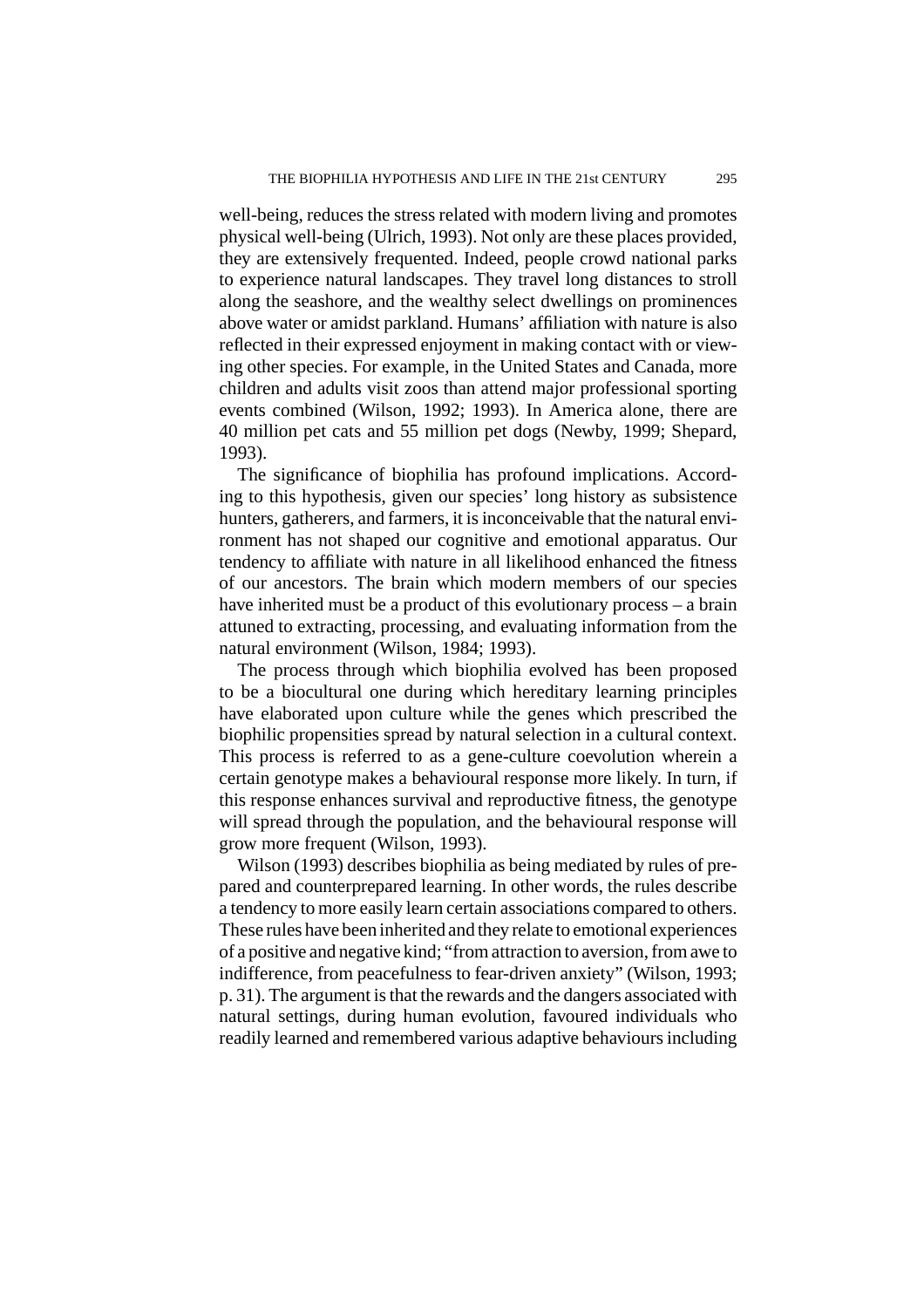both approach (biophilia) and avoidance (biophobia) responses to specific natural stimuli and configurations (Ulrich, 1993). Much of this tendency was, and remains, woven into symbols composing a large part of culture.

According to the biophilia hypothesis, when humans become removed from the natural environment, the biophilic learning rules do not become replaced by modern versions. "Instead, they persist from generation to generation, atrophied and fitfully manifested in the artificial new environments into which technology has catapulted humanity." (Wilson, 1993; p. 32).

Even in the absence of evidence, Wilson (1993) argues that the biophilia hypothesis would still be compelled by pure evolutionary logic since human history began hundreds of thousands of years ago with the genus *Homo*. Our history dates back to long before agriculture and villages. In fact, more than 99 percent of human history is characterised by hunter–gatherer bands closely involved with other organisms.

In short, the brain evolved in a biocentric world, not a machineregulated world. It would be therefore quite extraordinary to find that all learning rules related to that world have been erased in a few thousand years, even in the tiny minority of peoples who have existed for more than one or two generations in wholly urban environments (Wilson, 1993; p. 32).

## **Biophobia**

Among the strongest empirical data supporting Wilson's proposal that biophilia is mediated by inherited or prepared rules relating to emotional experiences of a negative and positive kind, are data related to fears and phobias. It was Charles Darwin (1877) who first suggested the idea of prepotent fears which are those fears that are innately highly arousing; a conception which has been supported by subsequent research determining that humans and other animals are more likely to fear certain situations and stimuli than others. A century later, Seligman (1970; 1971) maintained that humans are most likely to develop fear for those stimuli that pose a threat, or have, in the species' evolutionary history, posed a threat to its survival. Thus, it is proposed that organisms are pre-programmed to fear certain stimuli as in propotent fears or are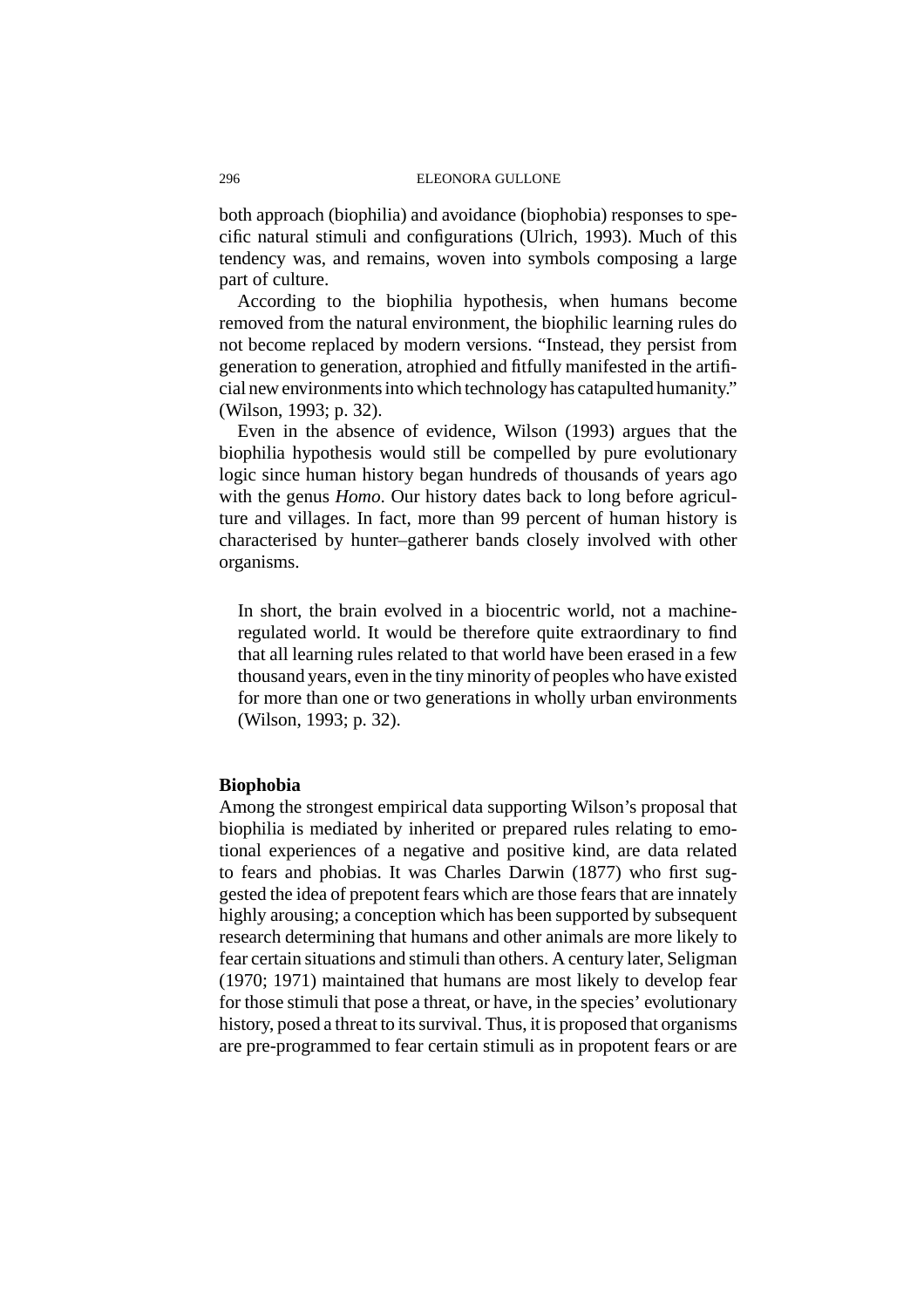evolutionally predisposed to more easily learn and retain associations that facilitate survival than others which are not evolutionally significant. Seligman referred to those fears of evolutionary significance as *prepared*. A prepared association is characterised by ease of acquisition, resistance to extinction, and an enhanced non-cognitive component (i.e. prepared fears are resistant to being influenced by information or instructions (McNally, 1987).

The finding that fears appear at particular ages, at times even in the absence of the situation or stimulus concerned (Gullone, 1993; 1996; 2000) provide some support for the prepared/prepotent nature of certain fear stimuli. Additional support for the preparedness concept has been provided by experimental studies, most notably by Ohman and associates (e.g., Ohman, 1986; Ohman, Dimberg, and Ost, 1985; Ohman, Erixon, and Loftberg, 1975). These have typically involved slide presentations of fear relevant (i.e. snakes, spiders) or fear neutral stimuli (e.g. flower, mushroom). These presentations are paired with an aversive unconditioned stimulus usually in the form of an electric shock which gives the sensation of a bite. Responses are assessed via autonomic nervous system indicators such as skin conductance and heart rate. Following the conditioning phase, the same stimuli continue to be presented (up to forty times) in the absence of the unconditioned stimulus (i.e. the shock). The consistent finding from these experimental studies is that although the conditioned responses have not been demonstrated to be consistently acquired more quickly for the fear relevant stimuli, they have been shown to be significantly and consistently more resistant to extinction.

Other research has investigated the conditioning of fear to "prepared" stimuli compared to far more dangerous stimuli in current times such as handguns and frayed electric wires (Cook, Hodes, and Lang, 1986; Hugdahl and Karker, 1981). As with the research conducted by Ohman and colleagues, conditioned responses to modern stimuli were found to extinguish more quickly than those to snakes and spiders.

The preparedness concept has also been considered useful in explaining the non-random nature of fears and in explaining why certain stimuli or situations elicit more fear than others, often regardless of the individual's conditioning history and type of exposure (Rachman, 1977). As is indicated by listings of the most common specific fears, the majority are of natural phenomena. For example, Lane and Gullone (1999) asked 439 adolescents aged 11–18 years to list their three greatest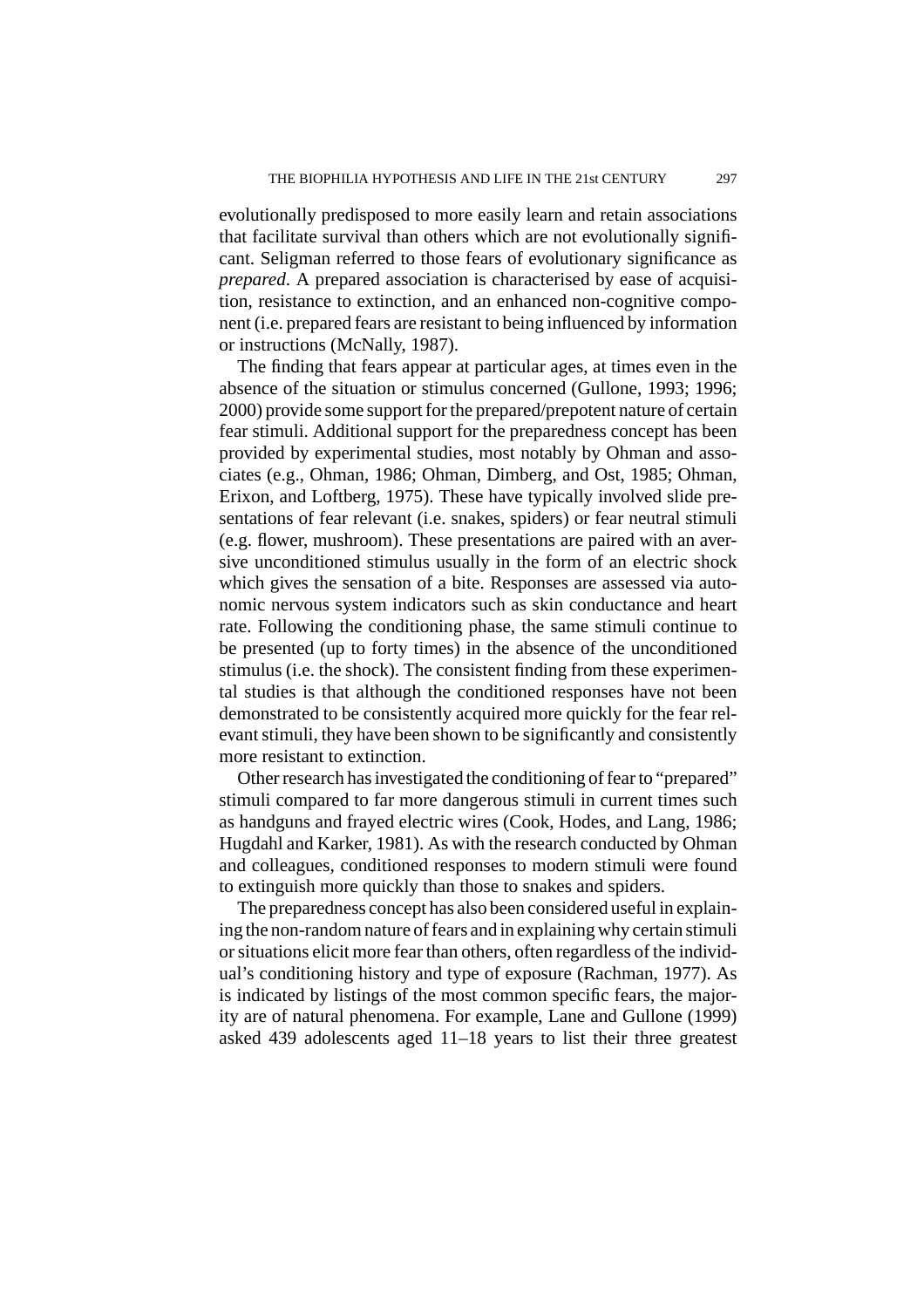fears. Among the most commonly reported fears were spiders, snakes, heights, enclosed places, sharks and dogs.

Epidemiological research can also be drawn upon to further support the non-random nature of fear. For example it has been demonstrated that the fears of certain uncommon stimuli or situations are highly prevalent (e.g. snakes) (Rachman and Seligman, 1976). In contrast, fears of other more commonly experienced and potentially more dangerous stimuli of modern times (e.g. hand guns) are comparatively rare. Often cited findings are those of Agras, Sylvester, and Oliveau (1969) in their epidemiological investigation of common fears. These researchers reported that the prevalence of fear of snakes was 390/1000 while fear of the dentist was only 198/1000. Considering that, for most people, contact with the dentist is much more likely than that with snakes, exposure and experience are unlikely to be the explanations for people's fear of snakes.

Moreover, Wilson (1984) has argued that snakes would very likely have caused significant morbidity in hunter–gatherer societies, particularly in tropical and subtropical regions. Further expanding on the evolution of snake fears, Ulrich (1993) notes that simple observation of another person's fear or strong aversive reaction can be sufficient to condition aversive responses. Even simply receiving information regarding a likely aversive outcome can bring about fear responses. Indeed the proposal that fears can be acquired through a variety of pathways including observational or informational pathways is entirely consistent with Rachman's (1977; 1991) learning theory proposals. Related to the informational pathway, it has been proposed that oral folklore and mythology serve an adaptive function (Rachman, 1991; Ulrich, 1993):

...consider the example of an early human in a hunting and gathering group who is bitten by a poisonous snake. Although the bite experience would presumably condition in the person a persistent disposition to respond with fear/avoidance to snakes, this response would have no adaptive value for the person if the venom proved fatal. But other members of the group might acquire unforgettable fear/avoidance responses by having witnessed the bite episode, by having observed the effects on the person, or by receiving vivid information from others about the episode and its painful, fatal consequences (Ulrich, 1993; p. 79).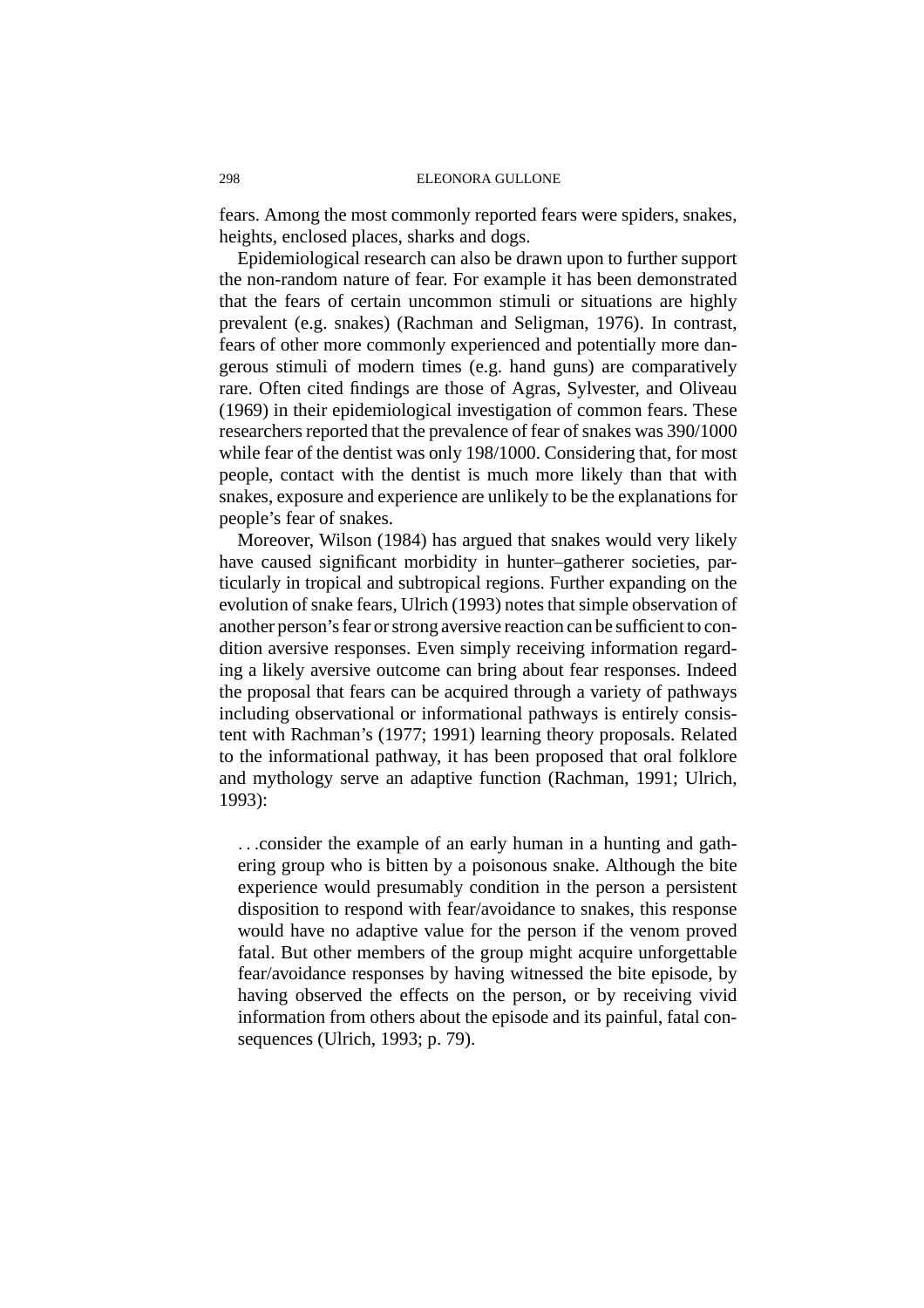Additional support for the biological basis of fears and phobias is provided by twin studies which have reported that fears and phobias have a significant heritability component (e.g. Neale et al., 1994; Phillips et al., 1987; Rose and Ditto, 1983).

Although the research on phobias has been strongly characterised by responses to animal threats, physical environments can also be differentiated regarding their risk and survival properties. Ulrich (1993) has proposed that humans may be biologically prepared to respond with caution to spatially restricted settings that may contain hidden dangers and that may limit escape opportunities. At the same time, Ulrich argues that, whilst caution in certain settings may be prepared for its adaptive properties, stronger responses such as fear or avoidance would be maladaptive since these same environments may provide food opportunities. Consequently such settings are not as commonly evidenced as phobias.

Empirical research supports the above argument since people in Western and Eastern cultures have been demonstrated to prefer natural settings with moderate to high openness and visual depth compared to restricted environments (Kaplan and Kaplan, 1989; Ulrich, 1986). Further support was demonstrated in an experimental laboratory study conducted by Ulrich, Dimberg, and Ohman (cited in Ulrich, 1993) in which they examined whether people could be differentially classically conditioned to high-depth versus low-depth settings. Scenes dominated by green vegetation were projected on a large screen through a hooded viewing port. The unconditioned stimulus was an electrode fixed to the participants' finger, which administered a bite-like electric shock. In support of their predictions, the researchers found that aversion responses conditioned to the high-depth settings were more resistant to extinction that those for the low-depth settings.

## **Biophilia**

As noted by Ulrich (1993), the strength of empirical support for there being a biological basis to respond in a negative way (i.e. with fear or aversion/disgust) to certain natural phenomena provides a foundation to hypothesise that humans are also prepared to respond in a positive way to other natural phenomena or stimuli. Research seeking to identify humans' positive relationships with nature, has gradually expanded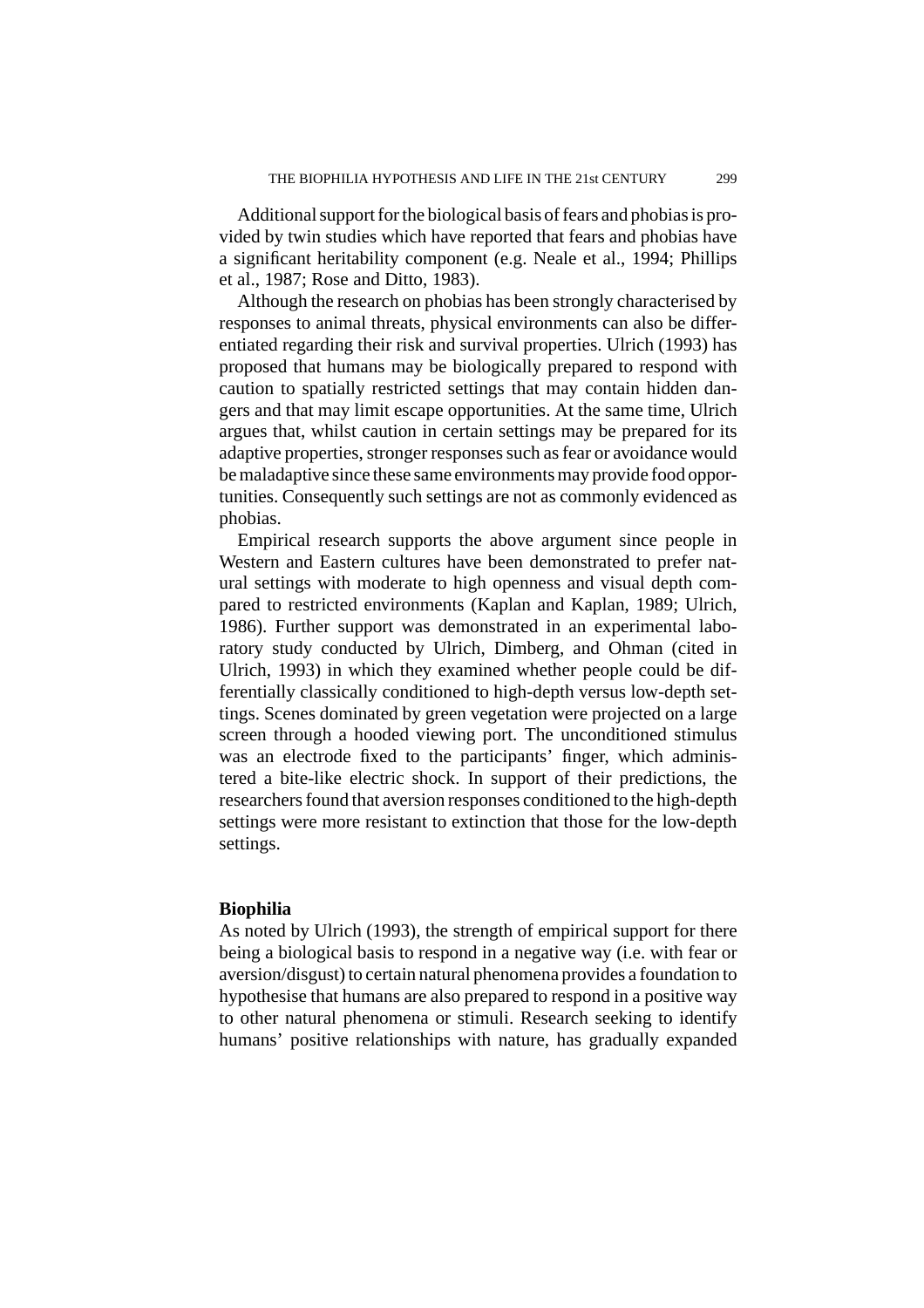over the last 20 years, particularly in the area of aesthetic preferences for varying landscapes. This research provides empirical support for the biophilia hypothesis.

According to Ulrich (1993), certain advantages afforded by specific natural settings during our evolutionary history may have been so central to survival that natural selection favoured those individuals who acquired and retained certain positive or approach responses toward them. Ulrich (1993) has proposed that biologically prepared learning may function in at least three different ways to promote adaptive responses to non-threatening natural landscapes. These include the selection of adaptive approach behaviours, restoration or stress recovery, and enhanced high order cognitive functioning.

### **ADAPTIVE APPROACH BEHAVIOURS**

As with processes of fear acquisition, it is proposed that humans are genetically predisposed to acquire and retain liking, attention, or approach responses to natural features and landscapes that are associated with adaptation or survival such as provision of resources including water, food, and places of refuge. As noted earlier, considerable evidence indicates that much of human evolution took place in savanna environments. Compared to landscapes such as rain forests, savannas are argued to have been better suited to humans (Ulrich, 1993). Given their upright posture, bipedal locomotion, free swinging arms, and general ground dwelling life style, savannas are argued to have provided the most suitable sources of plant and animal food. In savanna landscapes there is better visual openness and a lower probability of encountering a close hidden predator. There are also better escape opportunities (Kahn, 1997; Ulrich, 1993). Consequently, it is not surprising that in present times, natural settings that have 'park-like' properties such as spatial openness, scattered trees or small groupings of trees and a domination of grassy ground cover are preferred over dense woodlands, desert landscapes, or modern constructions (Kaplan and Kaplan, 1989; Ulrich, 1983).

Ulrich (1993) has noted that studies relevant to this conceptualisation of humans' relationship with nature number in the hundreds (see Kaplan and Kaplan, 1989; Ulrich, 1986 for reviews) and have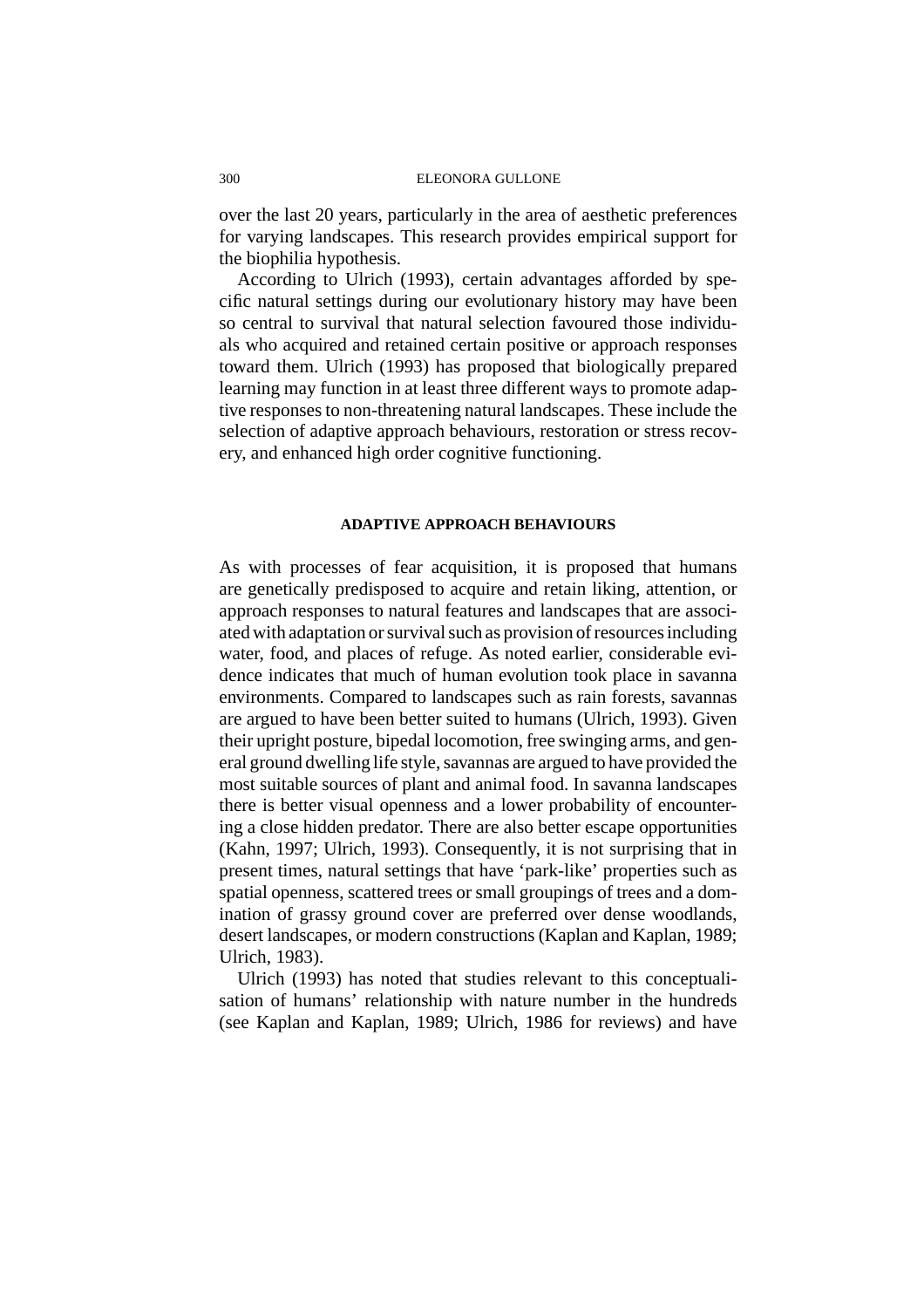focused upon people's affective responses to nature and natural landscapes. This research has typically involved the presentation of different landscape scenes to respondents in the form of photographs or slides. Research participants have been required to provide their ratings on measures such as preference, perceived pleasantness, and scenic beauty. Thus, the majority of studies have obtained such ratings from simulations of nature as opposed to real life exposure. Given the validity questions associated with such a technique, some researchers have compared ratings on such representations with real life viewings of landscape scenes and have demonstrated strong correlations between them.

Despite some concerns regarding the methodology used in the majority of these studies, their findings are largely supportive of the conceptualisation described above. European, Asian, and North American samples have all been demonstrated to report high preference for savanna-like or park-like scenes (e.g. Ruiz and Bernaldez, 1982; Ulrich, 1977). Also, there is evidence to indicate that both adults and children consistently demonstrate a preference for scenes which include bodies of water (e.g. Bernaldez et al., 1989; Chokor and Mene, 1992; Shafer et al., 1969). In fact, water appears to be a dominant feature in natural landscapes that obtain positive ratings with the exception of scenes depicting potential risk such as a stormy sea or where there is visible pollution (Ulrich, 1993).

The least preferred elements of natural landscapes are scenes with large amounts of felled trees, closely spaced trees, visually impenetrable dense understorey foliage, and abrupt terrain. Importantly, following a summary of study findings from different countries and cultures, including Europe, North America, and Asia, Ulrich (1993) notes that, overwhelmingly the findings are convergent.

A second category of studies has examined aesthetic preferences for natural compared to urban scenes. Again, the general finding is one of consistency across culture and other demographic variables with an overwhelming preference for natural scenes over urban ones. In fact, the difference found has typically been so large that the distributions of scores for the two sets of ratings rarely overlap (Kaplan et al., 1972). Moreover, the introduction of artificial elements into otherwise natural landscapes (e.g. power lines) has been shown to have a significant detrimental effect on preference ratings (Ulrich, 1993).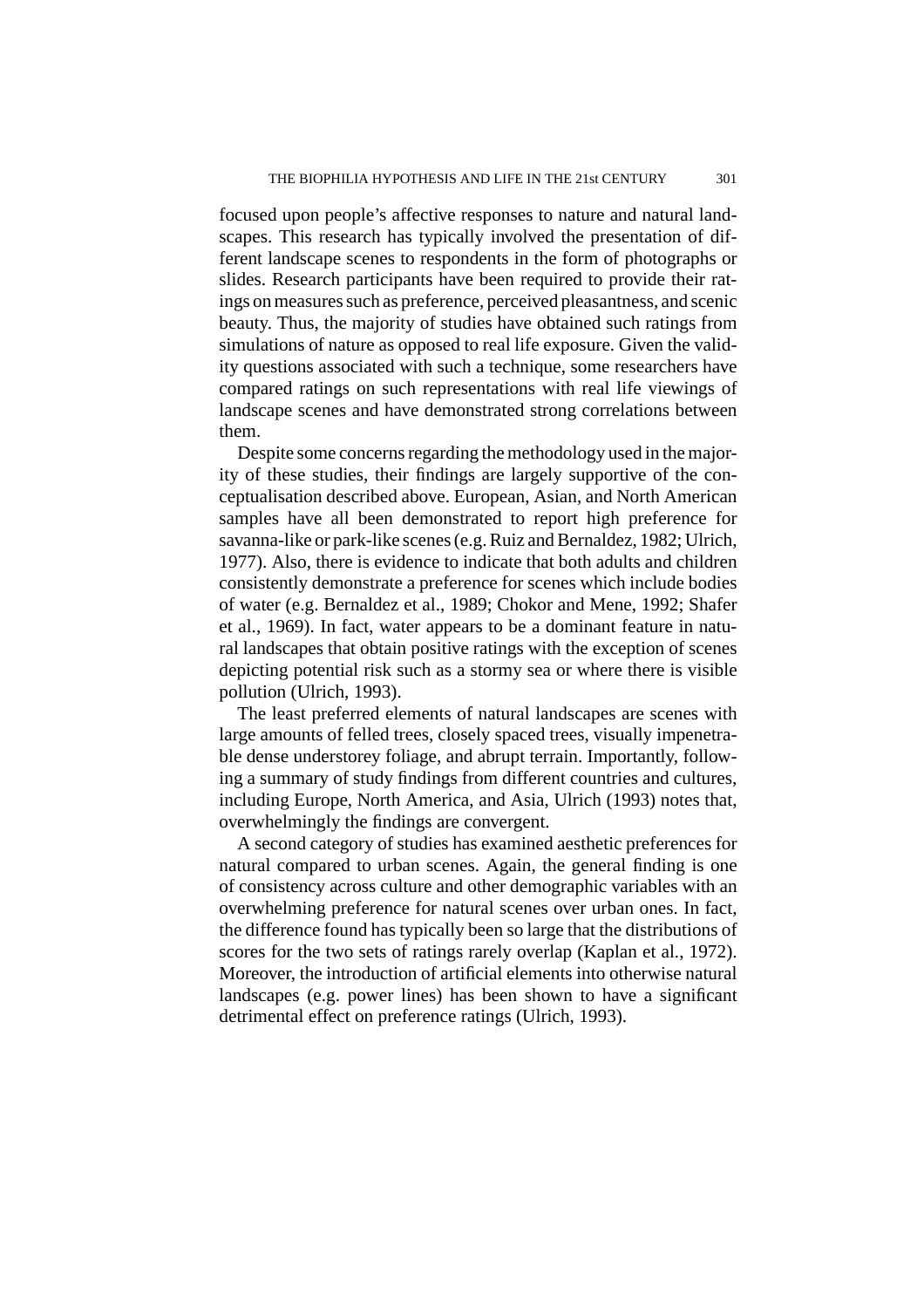## **RESTORATION, STRESS RECOVERY, AND ENHANCED COGNITIVE FUNCTIONING**

The discussion thus far has focused upon the selection of adaptive approach and avoidance behaviours. Additional survival functions of certain environments, that may also be biologically prepared, are restoration and the promotion of higher order cognitive functioning. A capacity for restorative responding may be adaptive by promoting recovery from physical or mood states often associated with a decline in cognitive functioning or performance, such as illness or fatigue, that interfere with survival behaviours (Kaplan and Kaplan, 1989). Ulrich (1993) has proposed that elements of a restorative experience should include attention or interest accompanied by increased positive affect and decreased negative affect as well as decreases in sympathetic nervous system activity.

Numerous studies have determined that leisure activities in natural settings or exposure to natural features have important stress reduction or restoration effects (e.g., Parsons et al., 1998; Sheets and Manzer, 1991; Ulrich, 1981). A frequently cited study is that by Ulrich (1984) who examined the effect of window view on recovery rate from gall bladder surgery. Two groups of patients were matched on age, sex, weight, tobacco use, and previous hospitalisation. The pairs of patients thus differed only on their hospital room window view. One member of each pair looked out onto a group of deciduous trees whilst the other's window view comprised only a brown brick wall. The study results showed that those patients with the natural view recovered faster than those in the other group (i.e. their post-operative hospital stays were shorter). Also, the natural view group patients had fewer negative comments in the nurses' notes and they had fewer injections of potent pain killers compared to those with the wall view.

Additional support for the restorative and therapeutic effects of nature has come from a large number of studies which have evaluated encounters with wilderness settings. These studies have typically evaluated already existing wilderness programs oriented towards special client groups such as psychiatric patients, abused women or adolescents. However, many of these studies have been criticised as being methodologically flawed, atheoretical and for implementing poor research designs. In many, the subjects have been self-selecting and few have included comparison or control groups. In addition, determining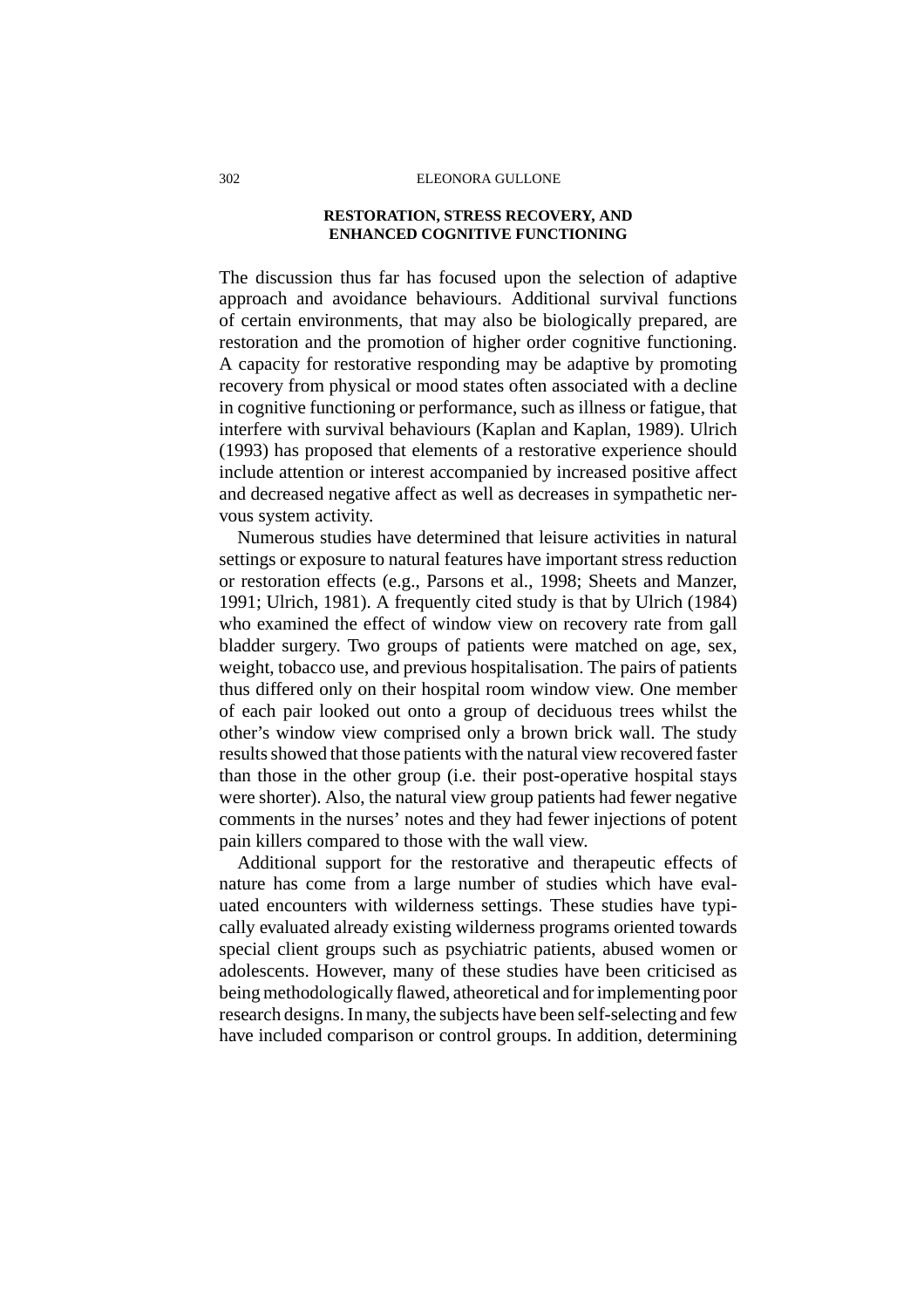the specific role of nature in such effects has been problematic since other elements of the activities, such as physical exercise, could be contributing (Hartig, Mang, and Evans, 1991). Despite these limitations, across many varied study designs and measures, there has been overall consistency in outcomes (Kaplan and Talbot, 1983).

In their own research which now spans more than 20 years, the Kaplans (see Kaplan and Kaplan, 1989 for review) have sought to address many of the limitations of earlier work which has focused on the measurement of emotional and cognitive changes following an outdoor challenge program. During the typically two week program, participants have been exposed to a variety of survival skill tasks in a wilderness setting. Pre- and post-program comparisons and inclusion of control groups has indicated that those participants who had undergone the wilderness program evidenced an increase in confidence and selfsufficiency. Five month follow-ups indicated that these changes were enduring (R. Kaplan, 1974; 1977).

Other studies examining the restorative effects of exposure to nature have examined the effects of spending time in urban parks and other urban natural settings. These studies too have indicated that such exposure has stress reduction or restorative effects. Although the same limitations as those listed above typically apply, a handful of studies has attempted to determine the specific effects of the nature element in the restorative experience. For example, Hartig, Mang, and Evans (1991) examined the restorative effect of nature following researcher induced stress (completion of a demanding cognitive task) while controlling for the effect of physical exercise. They randomly assigned participants to one of three conditions; (1) walking for forty minutes in an urban nature area dominated by trees and other vegetation and (2) walking for forty minutes in a comparatively attractive, safe urban area, and (3) reading or listening to music for forty minutes. Their findings indicated that people in the nature walk condition reported more positive affect following the walk compared to the other two groups. They also performed better on a cognitive task.

Along similar lines, a more recent study by Ulrich and colleagues (Parsons, Tassinary, Ulrich, Hebl, and Grossman-Alexander, 1998), involving a sample of 160 undergraduate students, investigated whether stress recovery varies as a function of roadside environment. The participants were required to view one of four video-taped simulated drives immediately following and preceding exposure to stressful experiences.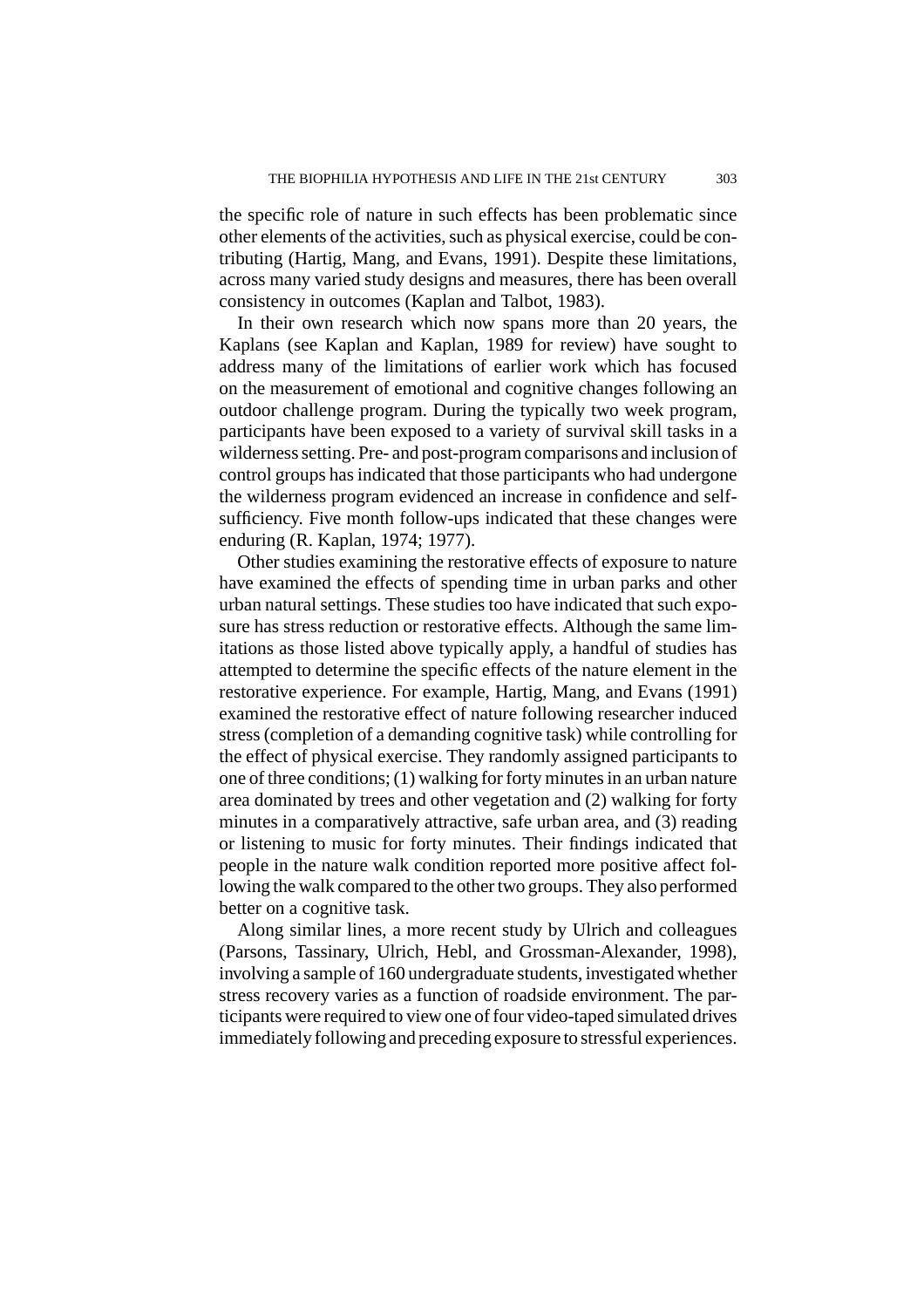The participants were assessed on several measures including blood pressure, electrodermal activity, and electromyographic activity. It was hypothesised that participants who viewed nature-dominated drives, compared to artefact-dominated drives, would demonstrate less autonomic activity indicative of stress and also less somatic activity indicative of negative affect. It was also predicted that people exposed to nature-dominated drives would demonstrate quicker recovery from stress. On the whole, the results were supportive of the hypotheses. On the basis of their findings, the authors proposed that there is a sympathetic-specific mechanism that underlies the effect of nature on stress recovery.

In summary, studies examining the restoration benefits of recreation experiences in settings comprising natural features or in wilderness settings have provided further support for the biophilia hypothesis. Although many of these studies have methodological limitations, the consistency in findings, despite their many differences lends confidence to their conclusions. Moreover, a select number of methodologically superior studies have yielded converging results, all lending support to the proposal that exposure to natural landscapes with non-threatening features (i.e. savanna like elements) promotes positive affect, higher level performance, and positive changes in physiological activity. Nevertheless, confidence in the proposal that these effects are primarily biologically based (i.e. genetically selected for their adaptiveness) awaits cross-cultural investigation to support their universality.

## **A Typology of Humans' Attitudes Toward Nature**

Converging with Wilson's proposals relating to biophilia are the nine perspectives or values put forth by Kellert (1993) that describe humans' relationship with the natural world (see Table 1). Consistent with Wilson's conceptualisation, Kellert describes these perspectives as relating to a complex of learning rules that are fundamentally biologically based. The nine perspectives include physical, emotional and intellectual expressions of humans' association with nature that essentially, describe human evolutionary dependence on nature for both survival and personal fulfilment. The nine perspectives have received varying amounts of empirical support (e.g. Kellert, 1983; 1985; 1991; 1996). Research support relating to several of these perspectives, namely the *utilitarian*, *naturalistic*, *aesthetics*, and *negativistic* perspectives has already been discussed above.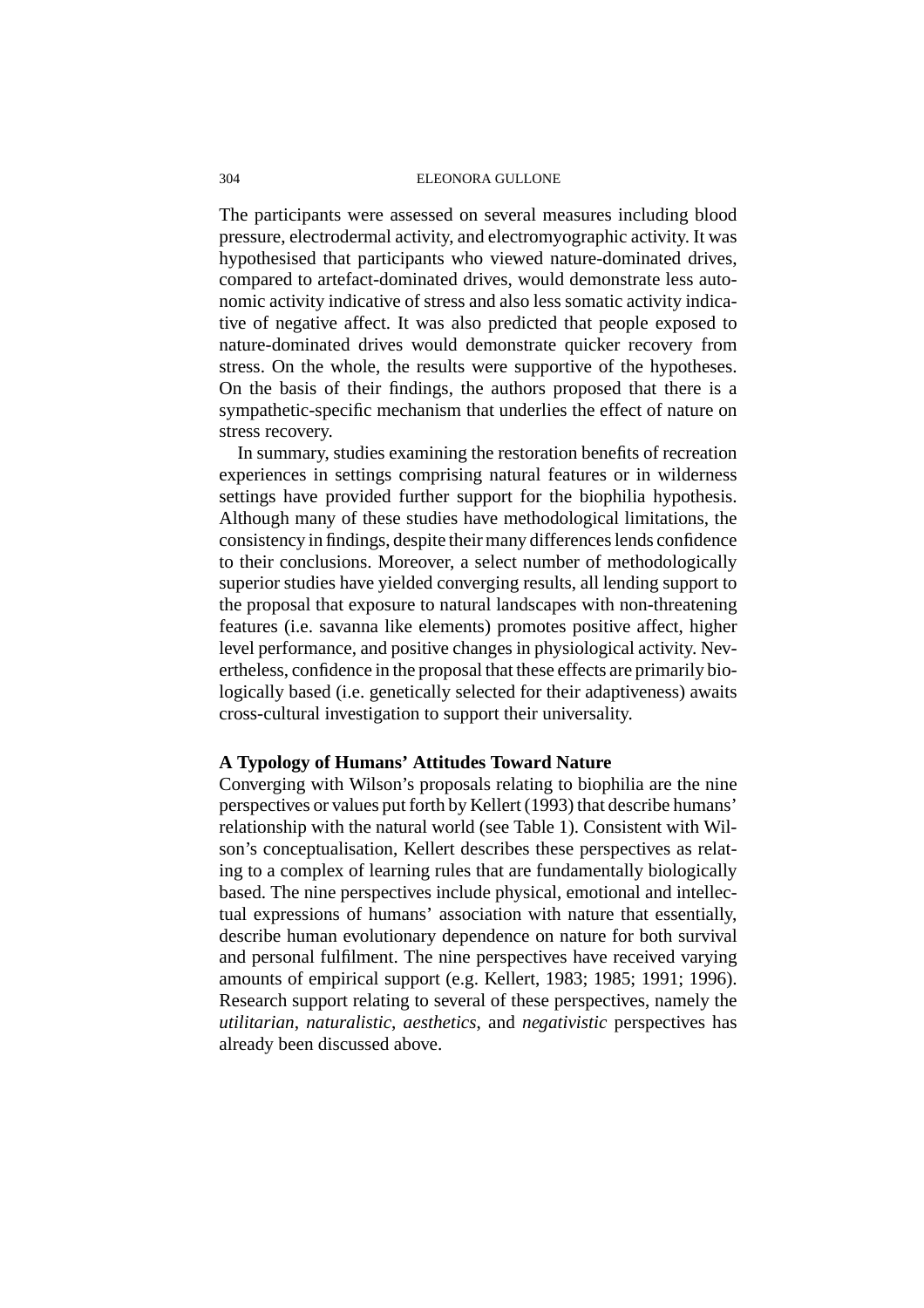Research related to the *humanistic* perspective is particularly relevant to the biophilia hypothesis. As noted in Table 1, this perspective describes the human experience of a deep emotional connection with the sentient aspects of nature and its individual elements. According to Kellert (1993), as a social species for whom extensive cooperation and affiliational ties has central value for survival, our affiliation with other species may have served the adaptive value of enhancing our capacity for bonding, altruism, and sharing. Also, as argued by Newby (1999),

| Perspective             | Description                                                                                                                                                                                                                                                                                                       |  |
|-------------------------|-------------------------------------------------------------------------------------------------------------------------------------------------------------------------------------------------------------------------------------------------------------------------------------------------------------------|--|
| Utilitarian             | The biological advantage afforded to humans in their<br>exploitation of nature's vast resources including food,<br>clothing, tools, medicine and shelter.                                                                                                                                                         |  |
| Naturalistic            | The satisfaction that humans derive through their contact<br>with nature – contact characterised by fascination,<br>wonder, and awe at nature's beauty, complexity<br>and diversity (cf Kaplan and Talbot, 1983).                                                                                                 |  |
| Ecologistic-            | The motivation to systematically study the biophysical                                                                                                                                                                                                                                                            |  |
| scientific              | patterns, structures, and functions of the natural world.<br>This motivation involves a sense of satisfaction at<br>experiencing the complexity of natural processes,<br>quite separately from their utility.                                                                                                     |  |
| Aesthetics              | The preference for natural design over human design<br>has been demonstrated in a variety of studies<br>(e.g. see Kaplan and Kaplan, 1989 for review).                                                                                                                                                            |  |
| Symbolic                | Refers to humans' use of nature symbols to communicate.<br>As noted by Kellert (1993), over 90 percent of the<br>characters employed in children's language acquisition<br>and counting books are animal characters. Also,<br>natural symbols also feature prominently in mythology,<br>fairy tales, and legends. |  |
| Humanistic              | The human experience of a deep emotional connection<br>with the sentient aspects of nature and its<br>individual elements.                                                                                                                                                                                        |  |
| Moralistic              | The strong feeling of affinity, and the sense of an ethical<br>responsibility for the natural world as is often<br>associated with the views of indigenous people.                                                                                                                                                |  |
| Dominionistic           | Refers to the desire to master and control the natural<br>world, often associated with destructive tendencies.                                                                                                                                                                                                    |  |
| Negativistic            | Refers to negative affect associated with nature                                                                                                                                                                                                                                                                  |  |
| valuations<br>of nature | experiences including fear, aversion and disgust.                                                                                                                                                                                                                                                                 |  |

| <b>TABLE I</b>                                                          |  |
|-------------------------------------------------------------------------|--|
| Kellert's nine perspectives describing humans' relationship with nature |  |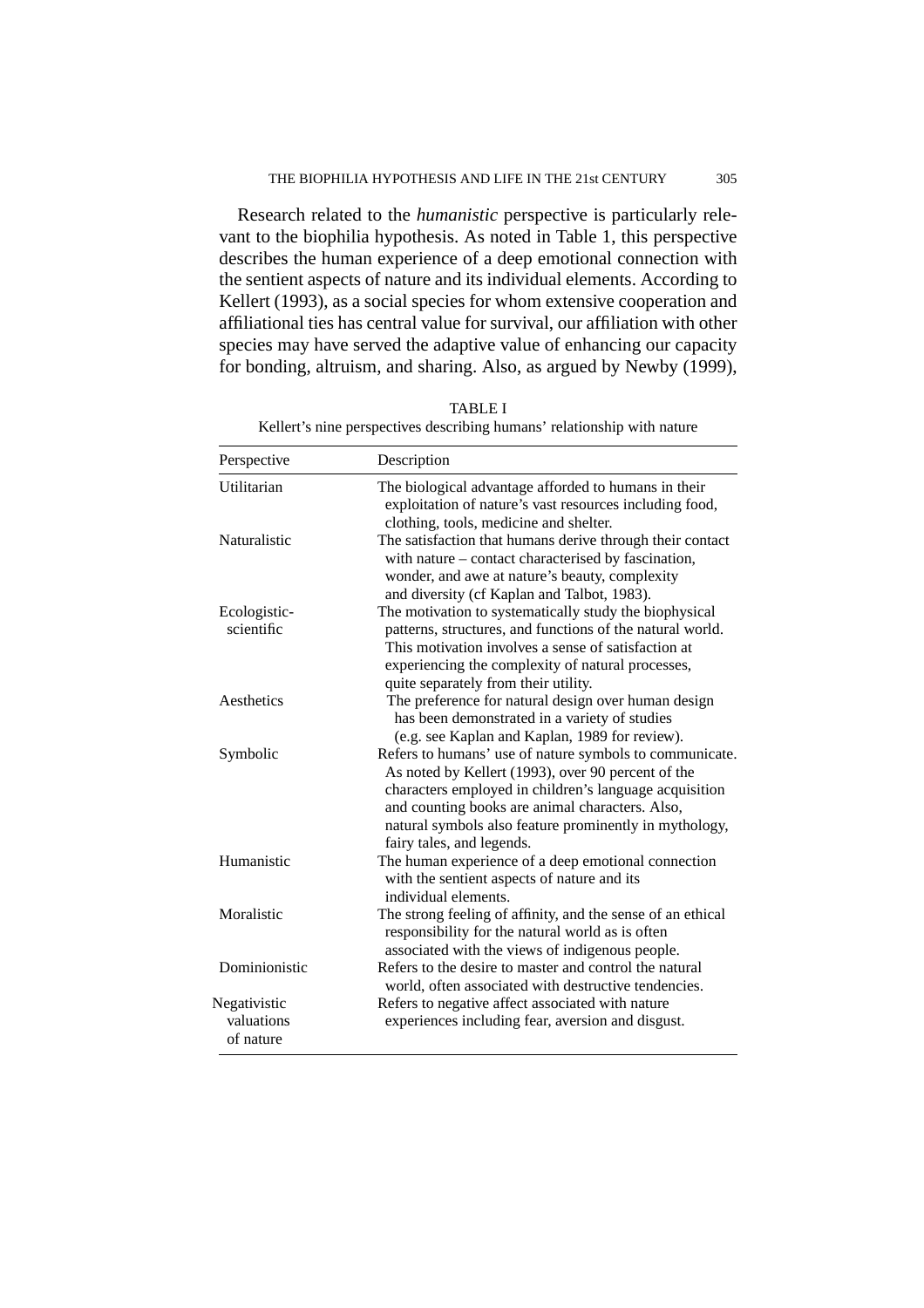human-dog relationships most likely served the advantage of providing early warnings in the event of human conflict. By pooling senses, mixed species communities perhaps gained a competitive edge.

Companion animals are particularly prone to "humanisation" in that it is not uncommon for them to be assigned a relational status equal to that of other humans. In their review of research into companion animals, Katcher and Wilkins (1993) describe support for the proposal that humans have an innate tendency to focus on living things and hence elaborate on Kellert's humanistic perspective of nature. Consistent findings have been yielded between studies that have demonstrated restorative effects of exposure to certain natural landscapes (discussed in detail in a subsequent section), and research regarding exposure to animals. For example, research by Katcher and colleagues (Katcher et al., 1983; Katcher, Segal, and Beck, 1984) demonstrated that watching fish in an aquarium was as relaxing for patients about to undergo oral surgery as hypnosis. Others have confirmed their findings (e.g. DeSchriver and Riddick, 1990).

Other research has shown that the presence of an animal increases social interaction among humans and also the social attractiveness of humans (e.g. Hart, Hart, and Bergin, 1987; Lockwood, 1983). That there are therapeutic mental and physical benefits to be derived from the human-animal relationship has also been documented (e.g. Anderson, Reid, and Jennings, 1992; Francis, Turner, and Johnson, 1985; Friedman et al., 1983; Katcher and Wilkins, 1993).

Much of the research discussed thus far has found either direct or indirect support for the basic tenet of the biophilia hypothesis, that our species evolved in a world where relationships with nature, be they positive or negative, were central to our survival. The research to date is consistent with the proposal that predispositions that evolved in our ancestry environment, and that involved certain cognitions and affect, continue to be present today despite their more limited relevance for modern humans. The fear and phobia research provides clear support of this. Also supportive is the research looking at the positive associations with nature including restoration, approach behaviours, and enhanced cognitive functioning.

The remainder of this paper will examine evidence, albeit indirect, for the proposal that the modern industrialised style of living characteristic of Western individualistic societies is not conducive to mental well-being. Two main bodies of research will be drawn upon for this discussion. The first is cross-cultural research into the prevalence and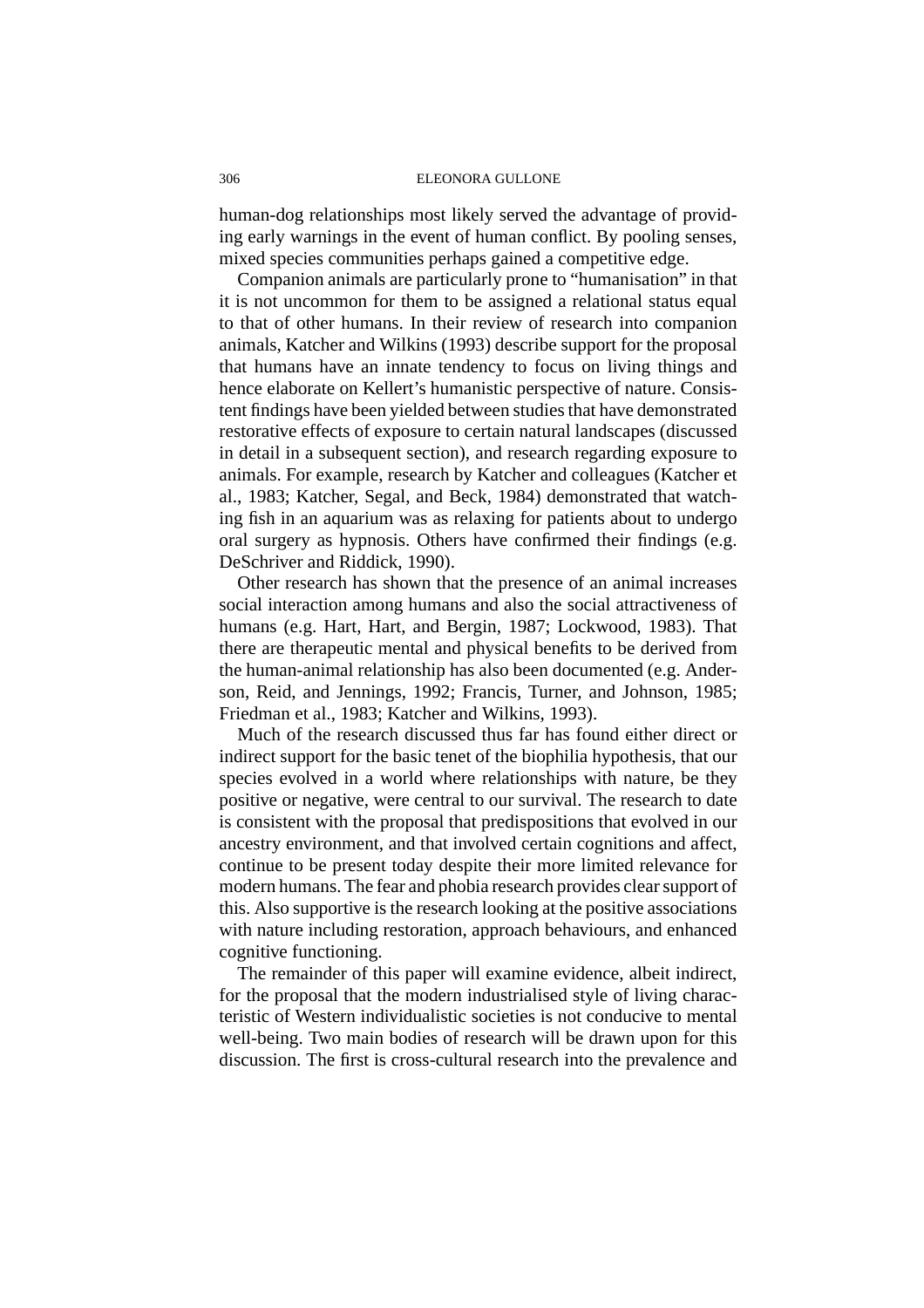prognosis of major psychopathologies. The second is the evolutionary psychopathology literature examining current diagnoses of pathology.

## **Culture and Mental Health**

In his reviews of research examining the relationship between culture and psychopathology, Draguns (1986; 1990) nominated major depression and schizophrenia as the two most disabling psychopathologies. Despite the apparent universality of these disorders, cultural differences have been found.

## **SCHIZOPHRENIA ACROSS CULTURE**

A series of studies was sponsored by the World Health Organisation (WHO, 1973; 1979) to examine the existence of Schizophrenia in nine different nations, namely, China, Colombia, Czechoslovakia, Denmark, India, Nigeria, the Soviet Union, the United Kingdom, and the United States. The studies identified the existence of the core symptoms of schizophrenia across all nine locations. However, the prognosis of the disorder differed across cultures such that in poorer and less developed countries, patients were found to recover more rapidly and in higher proportions than in the industrialised nations, including the U.K., U.S.A. and Denmark.

Later research reported by Jablensky, et al. (1992), again sponsored by the WHO, examined the manifestations, incidence, and course of schizophrenia in 13 different geographical areas in 10 countries. Included were Colombia, Czechoslovakia, Denmark, India, Ireland, Japan, Nigeria, the Union of Soviet Socialist Republics, the United Kingdom, and the United States of America. A sample of 1,379 patients with schizophrenia was involved in an initial examination and two follow-up examinations at annual intervals.

As with the previous research described, the study revealed no large difference in the manifestation rate of schizophrenic disorders across cultures but culture was found to be significant for predicting the prognosis of the disorder. Specifically, on six outcome measures, patients in developing countries showed a more favourable outcome than their counterparts in the developed countries.

A proposed explanation for this finding is that schizophrenia is particularly poorly accommodated in the lifestyle characteristic of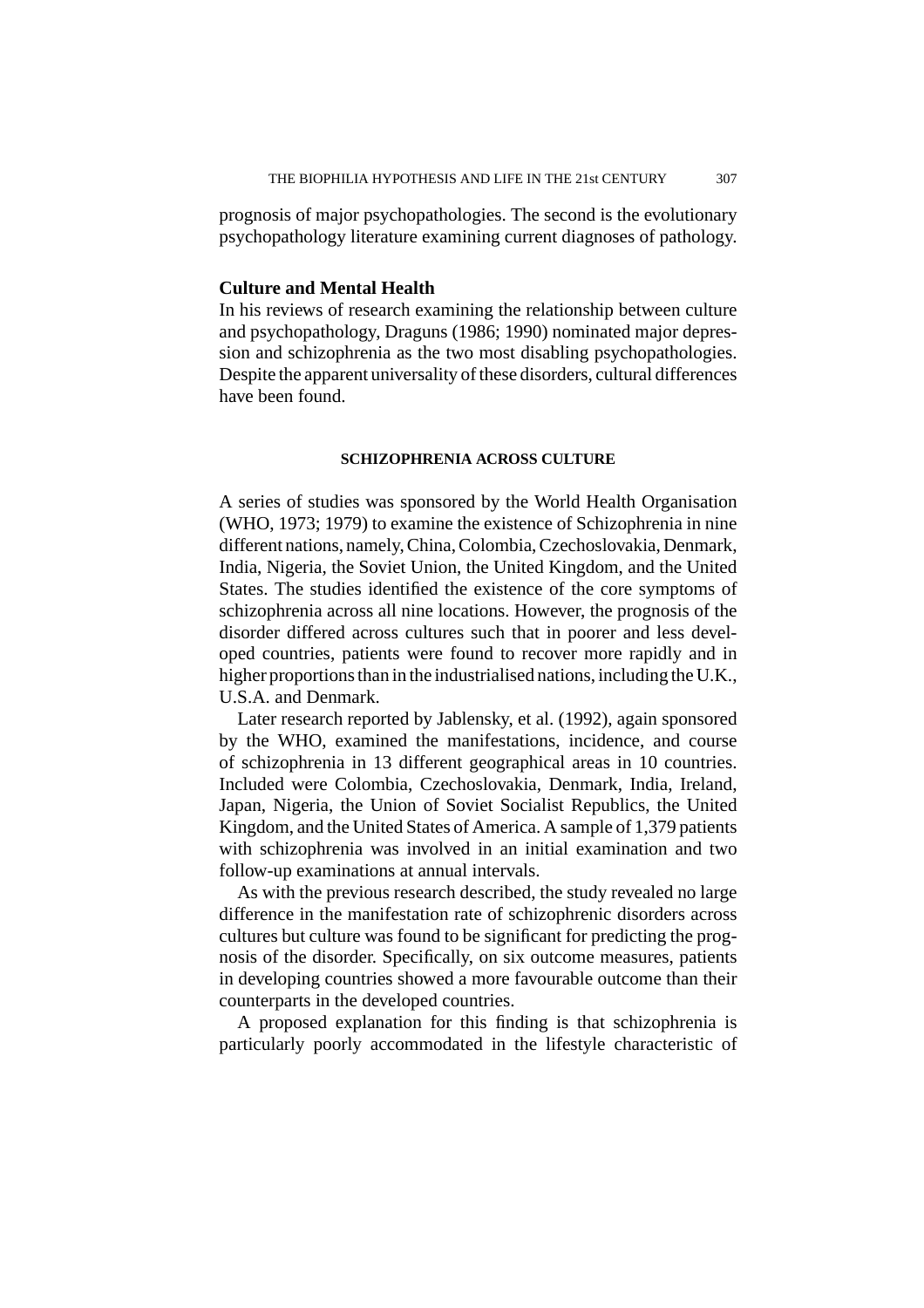industrialised societies. Characteristics such as; larger communities, nuclear family units, the automobile, the computer, and living by the clock as opposed to characteristics of pre-industrial societies including extended families, were identified as major factors (Cooper and Sartorius, 1977). Murphy (1982) extended upon this argument by highlighting the characteristic tendency of people with schizophrenia to easily become confused by complex, contradictory, and ambiguous rules of living. The more complex the rules, the more likely they are to retreat into a world of their own making. Non-industrialised societies are less likely to be characterized by such rule systems. Rather, their rules can be described as explicit, clear, sincere and simple. Further, in industrialised nations, people who in their past have been diagnosed with schizophrenia have been found to experience great difficulty in being accepted and in once again becoming socially integrated. Thus, although the disorder seems to be unquestionably present across very different societies, it may constitute a more debilitating disorder in industrialised societies.

## **DEPRESSION ACROSS CULTURE**

The second major disorder for which extensive cross-cultural data are available is depression. In a cross-cultural investigation involving Iran, Japan, Canada and Switzerland, WHO (1983) reported that of the various depression symptoms, the most stable across cultures included; loss of sexual interest, loss of appetite, weight reduction, fatigue, and self-accusatory ideas. These core symptoms of depression were found in 75% of the depressive patients in all four societies. These findings, however, are not entirely in agreement with earlier research examining 30 different countries (Murphy, Wittkower, and Chance, 1967). In the earlier research it was reported that in nine of the 30 societies, the symptoms of depression were, in fact, quite different. All nine of these societies were non-Western and symptoms characteristic of depression included; agitation, ideas of influence and partial mutism.

Also, it seems to be tentatively agreed upon that the incidence of depression is substantially lower in Africa and various regions of Asia than in countries of Western Europe and North America. However, the caveat to this conclusion is that whilst depression is present in places such as Western Africa, India, and Thailand, there is great variation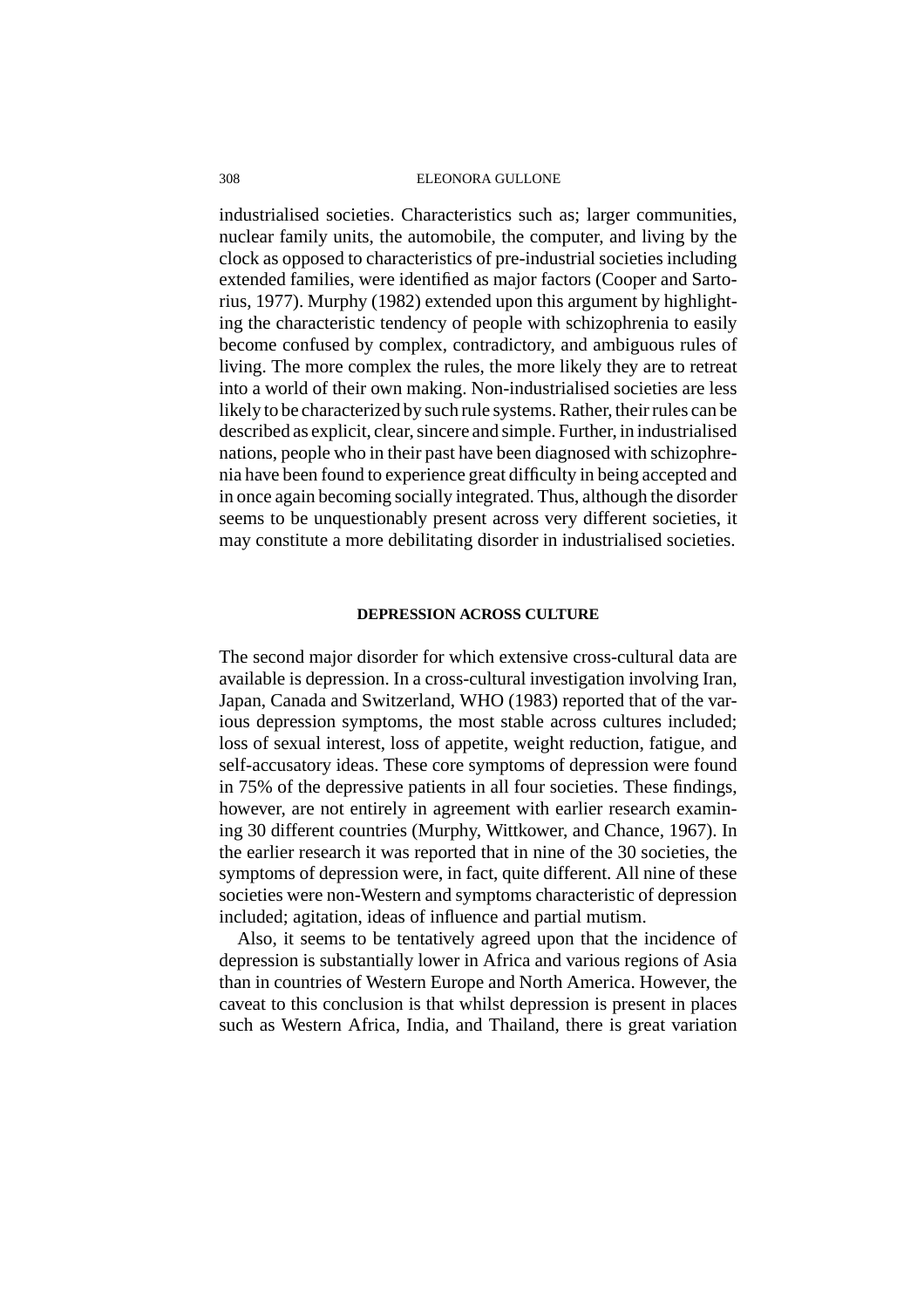in its expression, therefore, its detection by Western researchers or clinicians may prove difficult.

Kleinman (1982), for example reported that, in China, somatisation is a typical channel of depressive expression. Thus, depressed persons reported their psychological problems in terms of bodily ailments including headaches, back problems, and stomach ailments. This channel of expression is culturally sanctioned and understood as a cry for help in certain societies. Somatisation, although existent as an expressive channel for depression in Western societies, is considered to be a less sophisticated form of expression and is associated with persons of low educational and occupational status (Kleinman, 1982). These findings clearly demonstrate that culture can be central to the manifestation and expression of specific psychological states. Moreover, in contrast to the Western judgement that the somatic expression of depression is less sophisticated, it can also be argued that such expression is less likely to lead to isolation and suicidal ideation. Rather, it may be likely to increase significant others' awareness of the problem and thereby harness their support.

Regardless of manifestation type, in the 1990's depression has become the leading cause of disability worldwide and its incidence is predicted to be on the increase, particularly in cohorts born in the later part of the 20th century (Klerman and Weissman, 1989; Kovacs and Gatsonis, 1994; WHO, 1999). In high-income countries, psychiatric conditions, including depression, account for 25 percent of disease burden followed by the three leading causes of death being heart disease, cancers, and stroke (WHO, 1999). Others have also reported evidence that converges with this picture (Fombonne, 1998; Rutter and Smith, 1995). Of particular relevance to the argument being made in the present paper, following the second world war, rates of psychosocial disorders have been shown to be on the increase in almost all *developed* countries (Rutter and Smith, 1995). These disorders include drug abuse, crime, depression, and suicidal behaviour. Moreover, in a recent National Health and Medical Research report (NH and MRC, 1997), the factor 'living in the later decades of the century' was listed as a risk factor for developing depression in young people.

Researchers typically conclude that the causes or antecedents for this rise in psychopathology, particularly in young people, are little understood. In particular, the cultural antecedents of psychopathology have received very little attention. However, consistent with the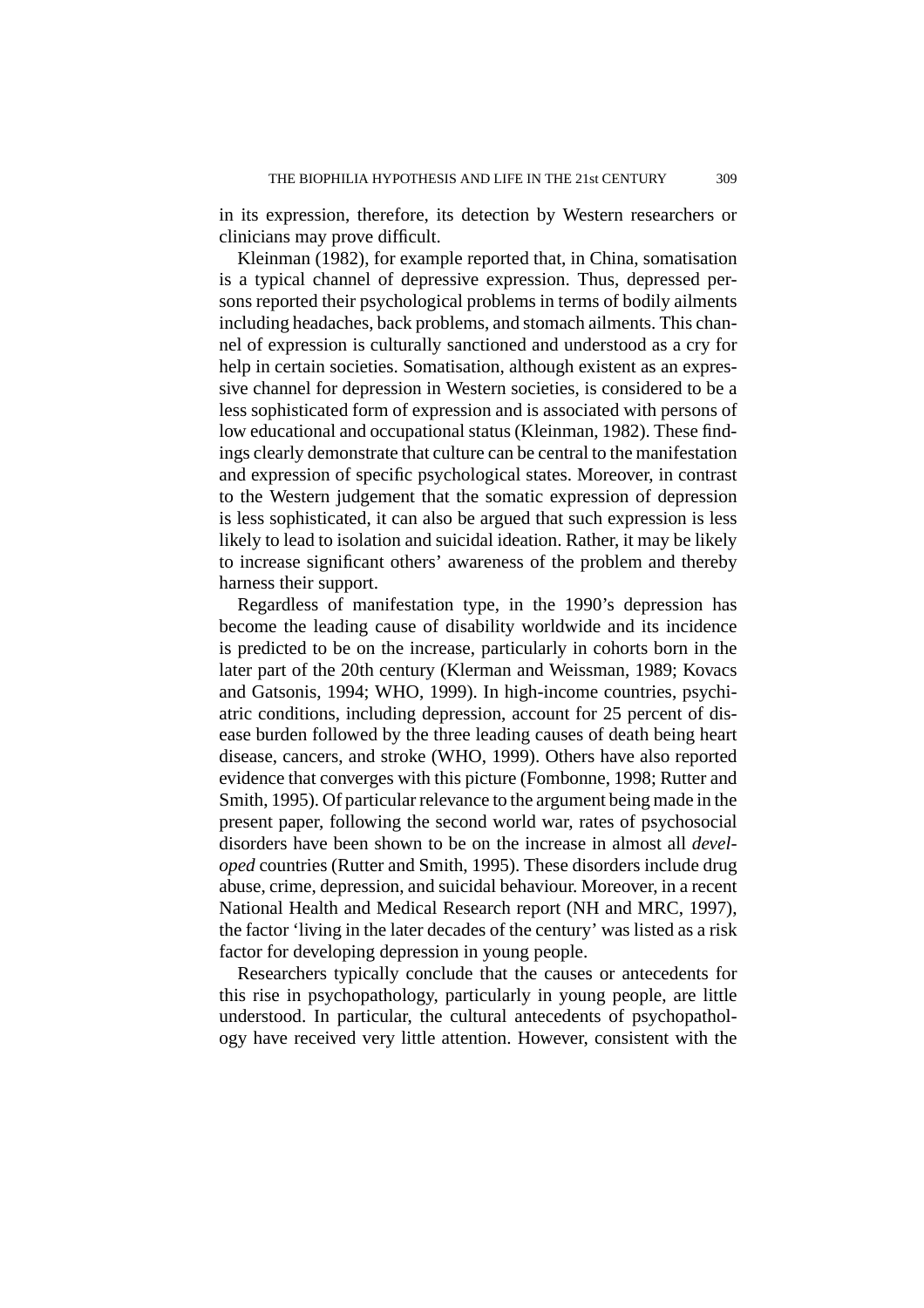argument that our manufactured modern life is central to understanding this increase in psychopathology, Rutter (1995) has proposed that the most likely factors, among others, include family conflict and break up, as well as increased individualism. He also argues that social disadvantage, inequality and unemployment are not sufficient explanations although they are associated with disorder at the individual level.

In sum, differences in the manifestation of symptoms, prognosis, and prevalence rates, across developed and developing countries, strongly suggest culture-biology convergence as central for human psychological well-being. Moreover, the finding that the most marked increases in psychopathology, particularly in developed countries, have occurred post-World War II, which coincides with an increasingly rapid pace of human manufactured change, provides important support for the biophilia hypothesis.

## **Evolutionary Psychopathology**

In this final section, the evolutionary psychopathology framework will be introduced. Although a detailed discussion of this literature is beyond the scope of the present paper, the fundamental assumptions made within this theoretical framework in themselves provide additional support for the basic tenets of the biophilia hypothesis.

In psychology and psychiatry, the terms pathology and psychopathology are most commonly used as references to diseases or disorders, the common conceptualisation being that psychopathology is related to non-adaptive errors, malfunctions or breakdowns. In contrast, within the evolutionary psychopathology framework, it is proposed that many psychological states, currently identified as pathologies, may in fact represent the activation or manifestation of once adaptive strategies (i.e. application of biologically prepared rules in a relevant environment). These claims are supported by the high prevalence rates of certain disorders such as bipolar disorder (i.e. one percent) (Gilbert, 1998; Wilson, 1998). Such a high prevalence rate suggests that there has been positive selection for the genes which mediate the traits of excessive mood alteration. Similarly, more common disorders such as anxiety and depression are likely to have been positively selected.

Gilbert (1998) also points out that the evolutionary psychopathology viewpoint begins with the fundamental position that traits are selected on the basis of their effects on reproduction rates in subsequent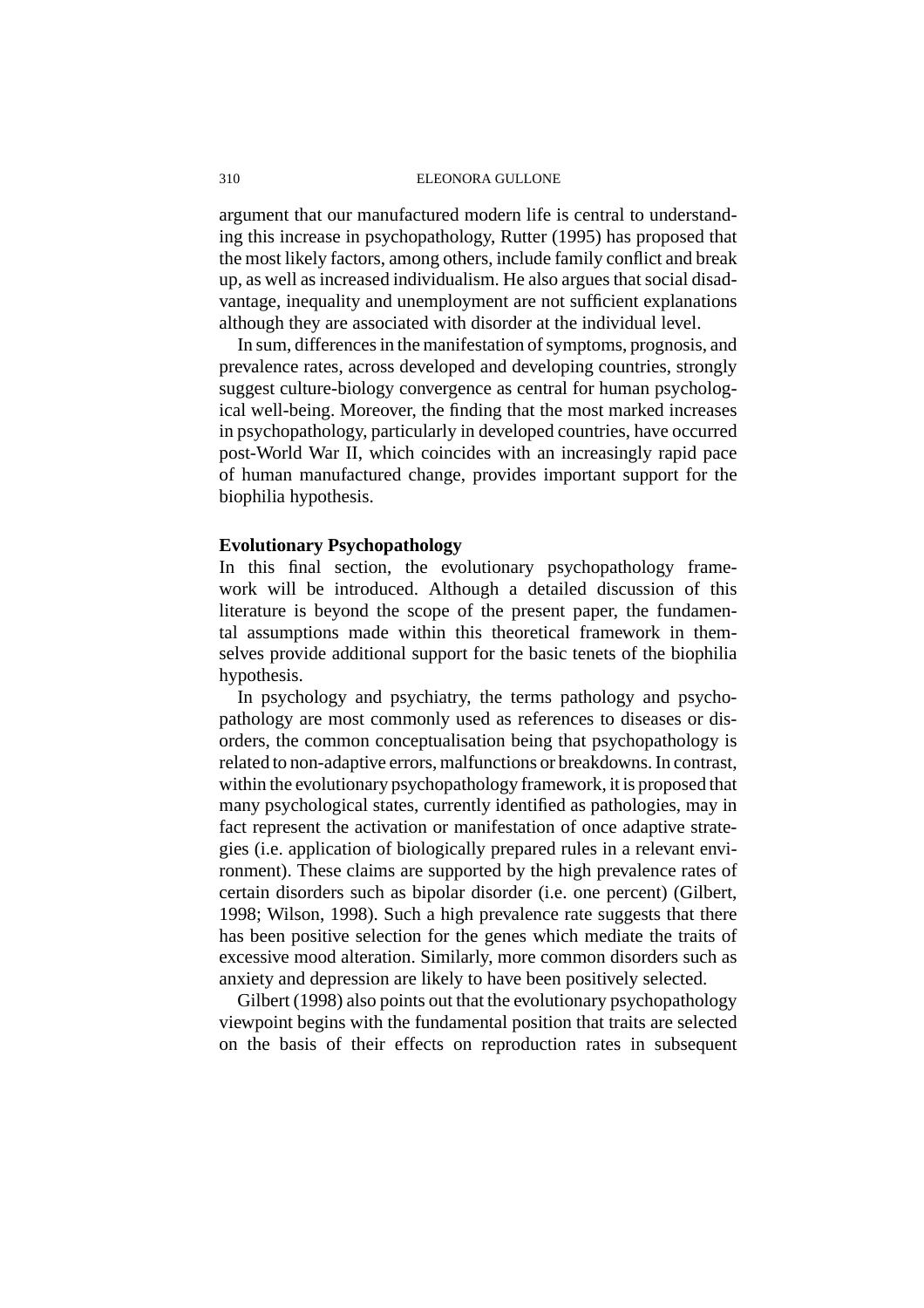generations and not on the basis that the adaptive goal of normal functioning is to be happy and relate to fellow human beings. In support of this position, Gilbert points out that evolutionary explanations have now been advanced for many so called 'pathologies' including mood disorders, psychosis, social anxiety, phobias, violence and substance abuse (see Gilbert, 1998 for a more detailed discussion). Thus, it is considered that psychological states, which we currently identify as pathologies, may serve, or more correctly for the present discussion, may have served an adaptive purpose in their relevant social environment (Wakefield, 1992). For example, it may be more adaptive for an animal to generally be more anxious in contexts where threats have previously existed even when they are not currently observable. Regarding depression, it may be (or have been) more adaptive to be depressed in the absence of sufficient safety cues, particularly following an experience of defeat or inability to escape threat (Gilbert, 1998).

The evolutionary psychopathology perspective has been incorporated into this paper to strengthen the argument that, despite the very different environment in which we now live, our species' evolution continues to significantly dictate aspects of our behaviour. Furthermore, cultural beliefs and practices that are inconsistent with our evolutionary constitution and physical environments that stray too far from that in which we evolved may compromise our psychological well-being. In other words, having only limited opportunities available in the modern environment to express our biophilic tendencies may impact negatively upon our psychological functioning.

Thus, to return to the original question. Has our modern lifestyle, brought about by industrialisation, advanced technology, and corresponding cultural changes, enhanced our psychological well-being? The above discussion, incorporating varying literatures, strongly indicates that it has not. Rather, the opposite conclusion may be warranted. Our modern lifestyle manifests as a large discrepancy between who we are and how we live. There are indications that this discrepancy may well be responsible for the increases in psychopathology evidenced in the modern world (Leckman and Mayes, 1998; Wilson, 1998).

## **Integration and Concluding Remarks**

Despite the strength of the above argument, there remain several caveats. Firstly, in relative terms, only a small proportion of the population suffer from psychopathology. A second caveat relates to the subjective well-being literature which has demonstrated that community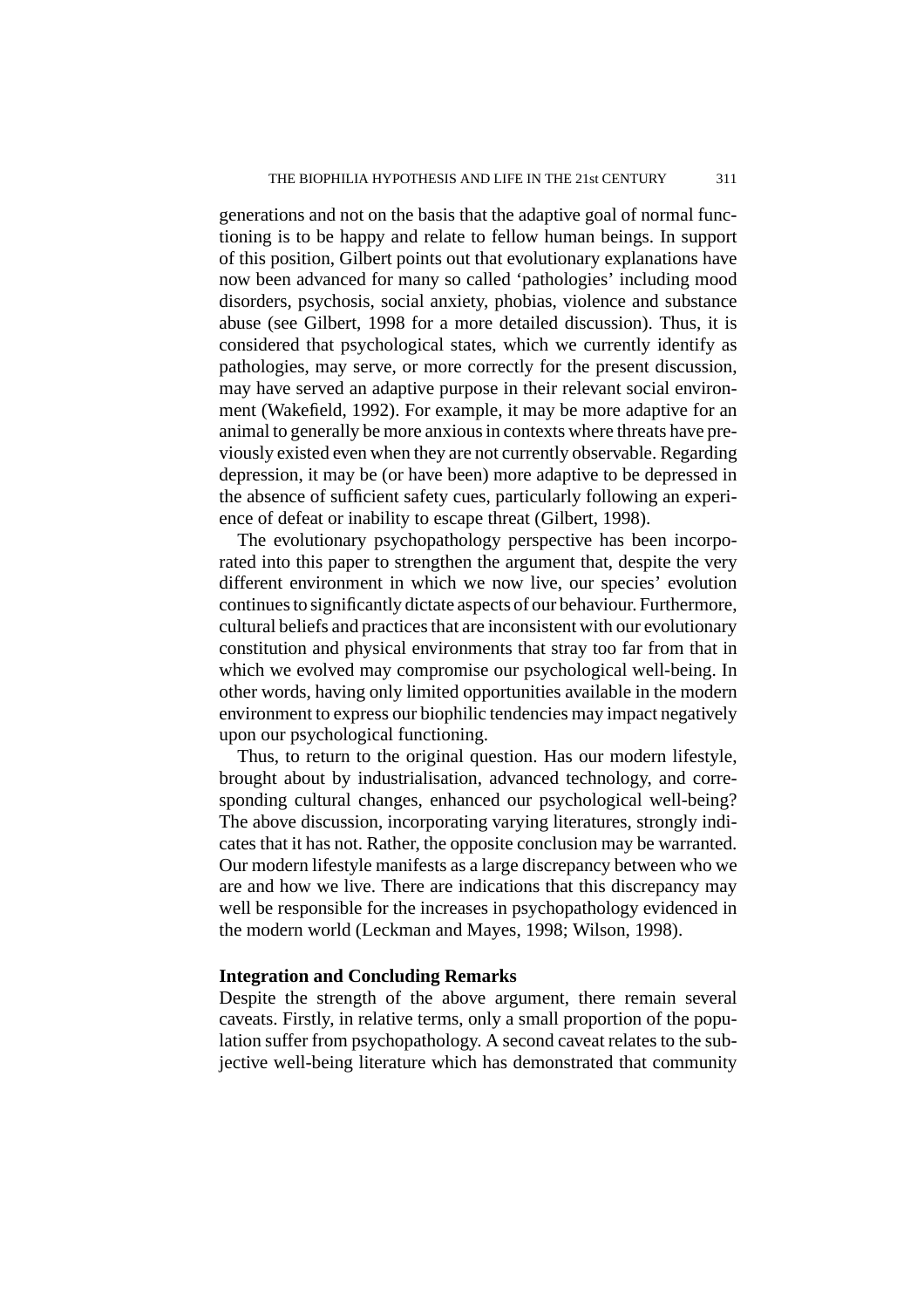levels of life satisfaction have remained stable over time despite modernisation (Cummins, in press). A third caveat relates to the crosscultural literature on subjective well-being which has indicated that individuals in collectivist countries (which can be argued to more closely resemble the kinship groupings of our ancestors), report lower levels of subjective well being than those in individualist nations. Interestingly, however, Diener et al., found that although Chinese individuals reported lower levels of life satisfaction, they also reported the lowest frequency of negative affect (Diener et al., 1995).

How can these opposing literatures be reconciled? Measurement issues may be central. Although socially acquiescent responding has been considered an unsatisfactory explanation for the lower life satisfaction levels in collectivist countries, it has not been conclusively ruled out as an explanation for the higher life satisfaction in individualist countries. Impression management pressures to respond in a socially desirable manner have been documented (Diener et al., 1999). For example, "Very well thank-you" is a socially appropriate and often automatic response to the greeting "Hello, how are you?" Supporting this proposal, in their investigation of national differences in subjective well-being, Diener et al., (1995) found that for the American respondents, reports of positive affect mirrored their social desirability ratings. In sum, are reports of subjective well-being that are coloured by societal norms validly comparable across very different cultures? The universality of positive subjective well-being reports can be questioned in the light of Heine, Lehman, Markus, and Kitayama's (1999) extensive review including Japanese (collectivist) and North American (individualist) data. These data strongly suggest that the positive self-regard/self-esteem construct, long regarded as a fundamental psychological construct by Western psychologists, may in fact not apply in cultures such as the Japanese culture.

An alternative explanation to understanding the apparent inconsistency between increasing levels of psychopathology but stable levels of life satisfaction post World War II is that happiness is not necessarily a sufficient preventative barrier against psychopathology. Also, happiness and reports of life satisfaction have been argued to strongly be under homeostatic control and as such vary little from person to person (Csikszentmihalyi, 1997; Cummins, 1995; Diener, et al., 1999). Consequently, as argued by Csikszentmihalyi (1997), improvement in the perceived quality of everyday life may be dependent on feelings other than happiness, feelings which are more directly influenced by an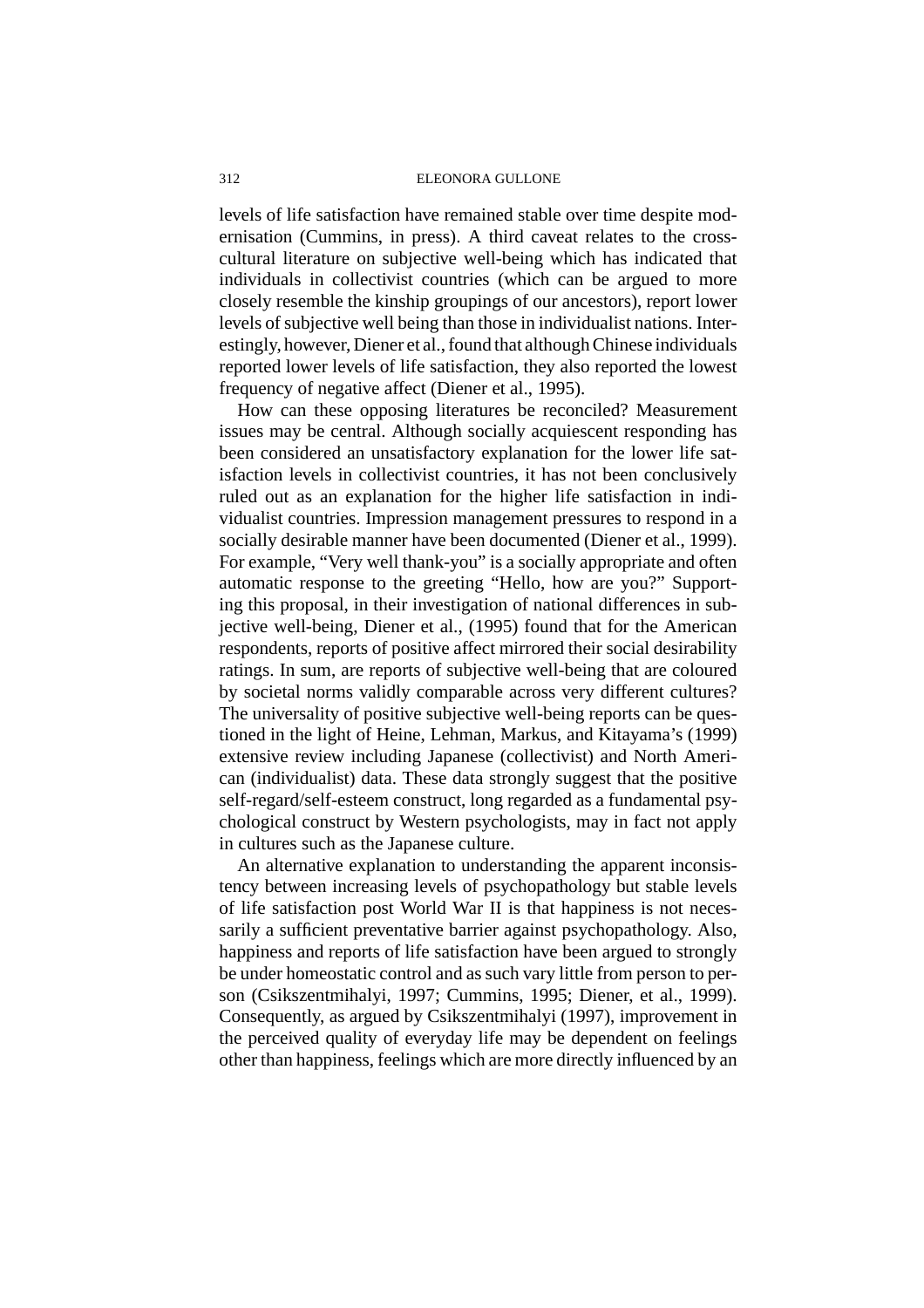individual's actions and behaviours. He argues that how active, strong and alert one feels may be more important for psychological well-being particularly since such feelings are likely to become more intense when one is engaged in a challenging task. Related to this proposal, Csikszentmihalyi describes two psychic states. The first is referred to as psychic entropy which is characterised by negative emotions including sadness, fear, or boredom. He refers to the second state as psychic negentropy. This state is characterised by strength and alertness. When in a state of negentropy, attention tends to be focused outward, rather than inwards as in psychic entropy. Following from this, Csikszentmihalyi argues that psychic negentropy is more likely to lead to flow or optimal experiences which are described as moments when our feelings, motives and thoughts are in harmony. Such experiences are totally engaging and absent of self-consciousness. It is such experiences, according to Csikszentmihalyi that make for an excellent life. Moreover, he argues that when in the experience of flow, happiness is not a central feature because happiness requires reflection on inner states, thus by definition forcing us out of the flow experience. A person whose lifestyle includes many flow experiences can be described as having an autotelic personality.

Other ways in which such experiences or ways of living have been conceptualised include having a sense of spirituality, or experiencing the self as being fundamentally interconnected with the environment (e.g. Folkman, 1997; Roszak, 1995). This contrasts with self-focussed attention or having a disconnected sense of self which have been shown to be associated with clinical disorders (e.g. Ingram, 1990). Moreover, it is conceivable that the experiencing of states consistent with Csikszentmihalyi's flow experience may have adaptively evolved as motivating and energising emotions to promote optimal interaction with the environment. The curious, alert, and energetic, albeit cautious, individual would undoubtedly have been more successful in exploiting the resources of an area. In this regard, the individual who was consumed with self focussed attention would have been at risk of not efficiently processing information undoubtedly missing many promising opportunities. Clearly, such a state would not have been adaptive.

The experience of flow described by Csikszentmihalyi overlaps significantly with the experiences aroused in wilderness or nature settings as described by Kaplan and Talbot (1983). Kaplan and Talbot described an absence of boredom and the arousal of fascination enabling an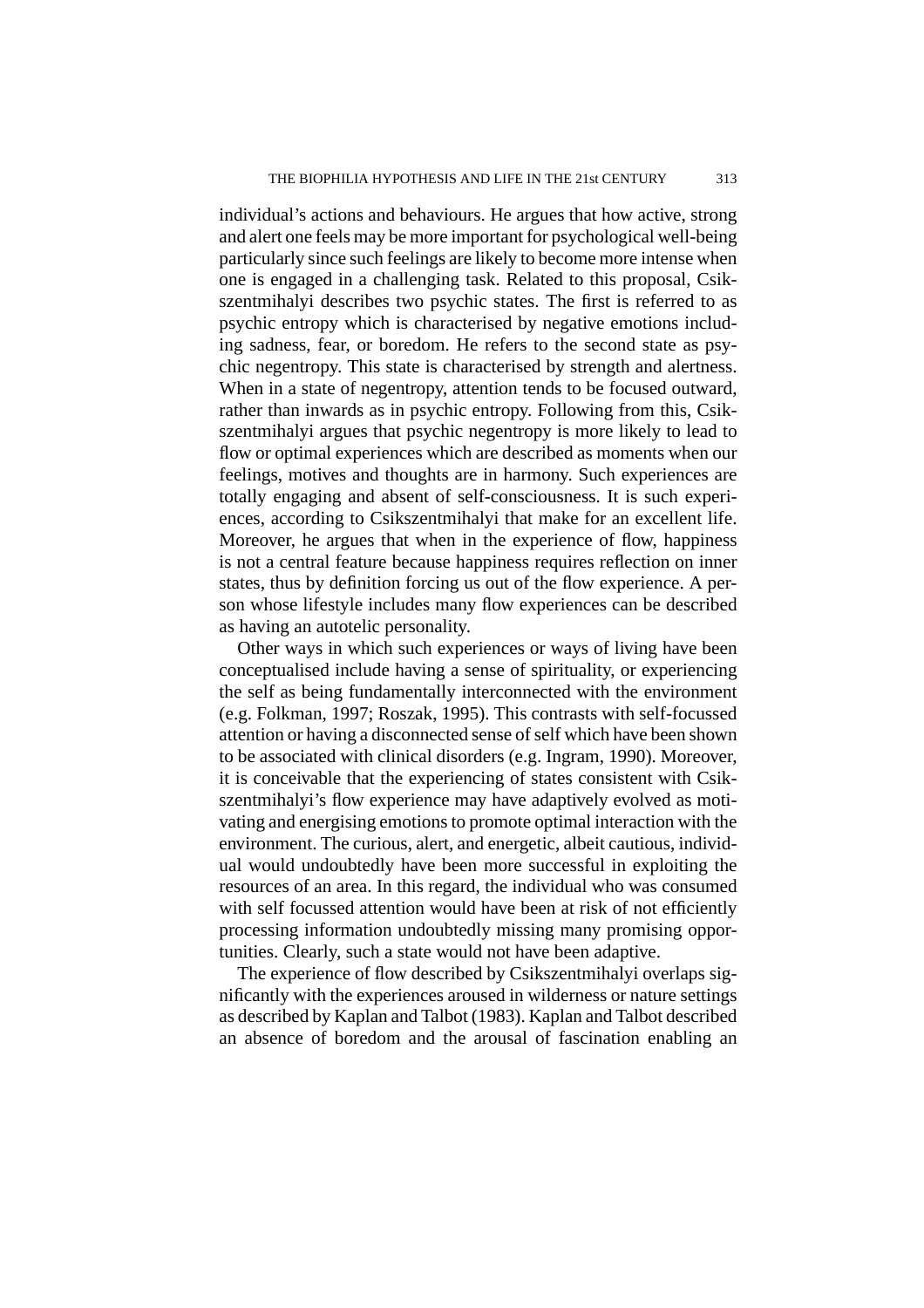individual to be alert, attentive in an effortless but absorbing way. Thus, it is likely that flow experiences are more probable in a natural environment.

Moreover, the documented benefits that can be derived from exposure to features of the natural environment or from choosing a life style that shares elements with that of our ancestors may be explained through the experiencing of flow. It follows from the above discussion that the majority of individuals living in Western society, who are surrounded by manufactured environments and living a modern lifestyle must be falling short of experiencing the psychological benefits possible from increased exposure to our native environment.

Support for the proposal that a lifestyle more consistent with that of our evolutionary past predicts increased flow experiences has been demonstrated by Fave and Massimini (1988). They compared four European groups in close geographical proximity but who were part of very different ecologies and cultural environments. In particular, the groups differed in the degree to which they followed a traditional lifestyle. The researchers found that the groups differed on the extent to which their daily activities produced optimal experiences with the most traditional group being significantly more likely to report optimal experience as part of their everyday activities. In contrast, the less traditional groups, particularly the younger members (who were presumably more acculturated into the modern lifestyle) were more likely to report optimal experiences in leisure activities such as playing soccer. On the whole, however, for the latter individuals, daily frequency of flow experiences was lower.

Further support that a lifestyle consistent with our ancestry environment predicts increased well being can be found in the research studies carried out by Jacob and Brinkerhoff (Brinkerhoff and Jacob, 1986; Jacob and Brinkerhoff, 1997; 1999). These studies have investigated the life quality of people who have chosen to adopt a life style best described as semi-subsistence agriculture. Such individuals share the ideal of self-reliance and a belief that living simply is important for sustainability. They also share a concern that the mainstream, high consumption culture is driving itself to extinction. The self-identities of these individuals are very likely to be different from those prescribed by modern individualist cultures where consumerism is one of the strongest defining characteristics. Although not investigated by Jacob and Brinkerhoff, these individuals are more likely to be described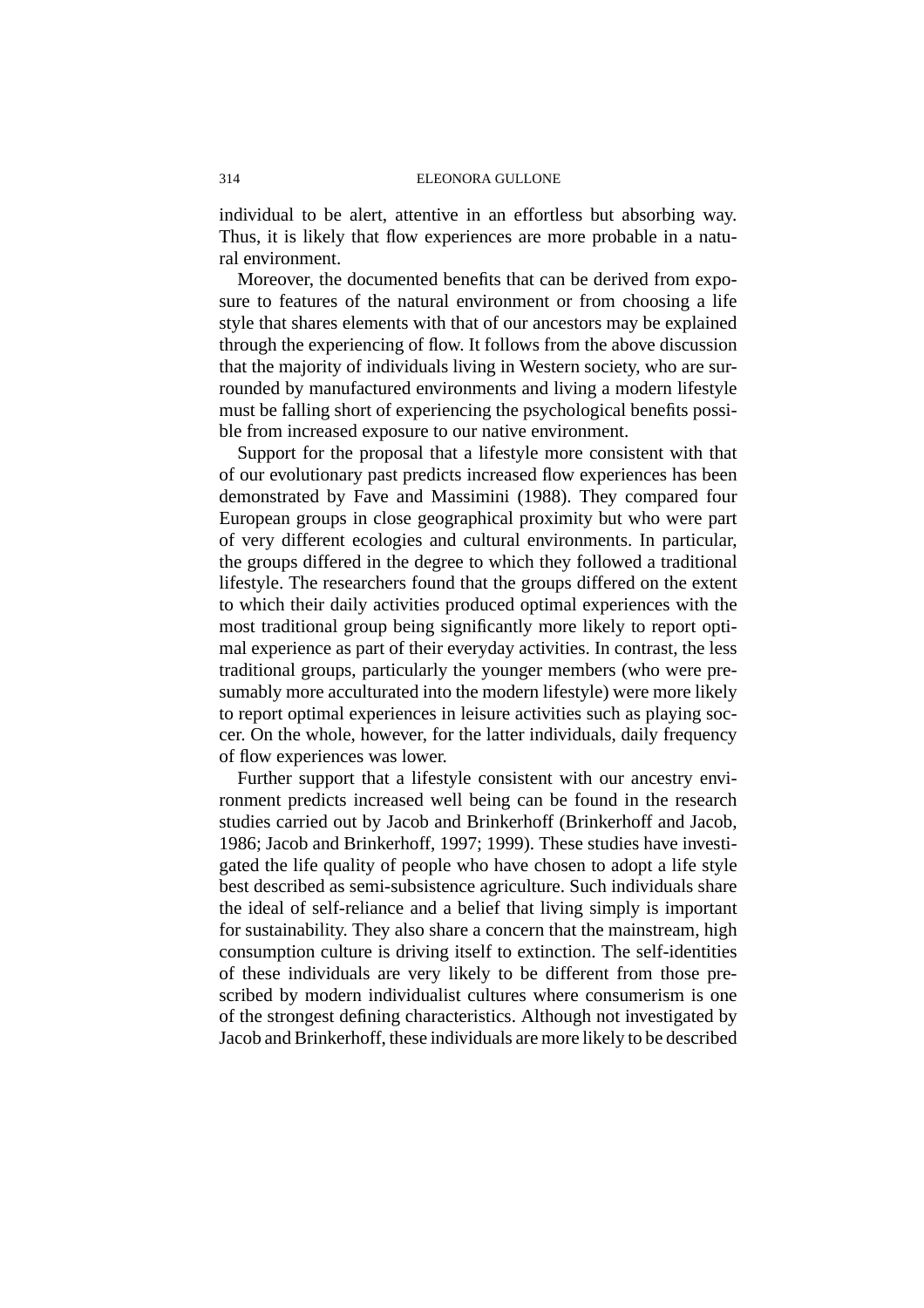as having an autotelic personality (c.f., Csikszentmihalyi, 1997), or as having a self-conception that is interconnected with the environment. Support for the positive influence on well-being of a lifestyle more consistent with our human ancestry is indicated by the higher than normative levels of life satisfaction (see Cummins, 2000) reported by participants in Jacobs and Brinkerhoff's work.

## **CONCLUSION**

In conclusion, it is most intriguing that support for the biophilia hypothesis and related proposals can be found across the several different literatures included in this review. On the whole, although more research is required so that specific conclusions can be made, there is substantial evidence to suggest that, as a species, our modern lifestyle may have strayed too far from that to which we have adapted. There is also support for the proposal that including elements of nature or of our species' ancient life style into our modern lifestyle may serve to enhance our psychological well-being. Nevertheless, there remain many unanswered questions which if resolved will not only strengthen the links between what presently constitute quite separate areas of inquiry but will also lead to a more profound understanding of psychological functioning and well-being.

#### **REFERENCES**

- Agras, S., D. Sylvester and D. Oliveau: 1969, 'The epidemiology of common fears and phobia', Comprehensive Psychiatry 10, pp. 151–156.
- Anderson, W., C. Reid and G. Jennings: 1992, 'Pet ownership and risk factors for cardiovascular disease', Medical Journal of Australia 157, pp. 298–301.
- Baskin, Y.: 1997, The work of nature: How the diversity of life sustains us. (Island Press, Washington DC).
- Bernaldez, F.G., R.P. Abello and D, Gallardo: 1989, 'Environmental challenge and environmental preference: Age and sex effects', Journal of Environmental Management 28, pp. 53–70.
- Brinkerhoff, M.B. and J.C. Jacob: 1986, 'Quality of life in an alternative lifestyle: The smallholding movement', Social Indicators Research 18, pp. 153–173.
- Carver, C.S. and M.F. Scheier: 1990, 'Origins and functions of positive and negative affects: A control–process view', Psychological Review 97, pp. 19–35.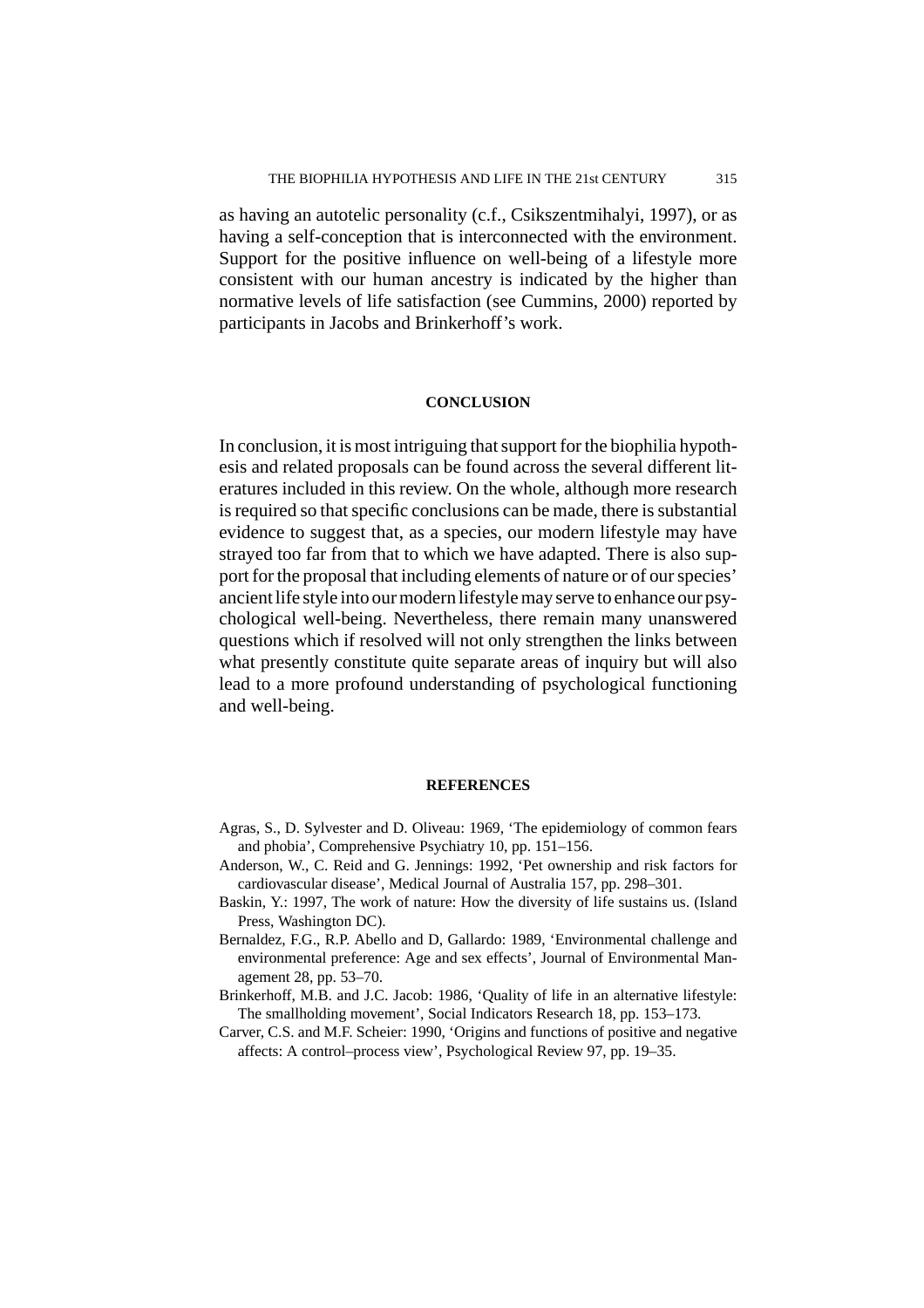- Chokor, B.A. and S.A. Mene: 1992, 'An assessment of preference for landscapes in the developing world: A case study of Warri, Nigeria, and Environs', Journal of Environmental Management 34, pp. 237–256.
- Cook, E.W., R.L. Hodes and P.J. Lang: 1986, 'Preparedness and phobia: Effects of stimulus content on human visceral conditioning', Journal of Abnormal Psychology 95, pp. 195–207.
- Cooper, J.E., and N. Sartorius: 1977, 'Cultural and temporal variations in schizophrenia', British Journal of Psychiatry 130, pp. 50–55.
- Cummins, R.A.: 1995, 'On the trail of the gold standard for subjective well-being', Social Indicators Research 35, pp. 179–200.
- Cummins, R.A.: (in press), 'Normative life satisfaction: Measurement issues and a homeostatic model', in B. Zumbo (ed.), Methodological Developments and Issues in Quality of Life Research (Kluwer, Amsterdam).
- Cummins, R.A.: 2000, 'Personal income and subjective well-being: A review', Journal of Happiness Studies 1, (in press).
- Csikszentmihalyi, M.: 1997, Finding Flow: The Psychology of Engagement with Everyday Life (Basic Books, New York).
- Darwin.: 1877, 'A biographical sketch of an infant', Mind 2, pp. 285–294.
- Davey, G.C.L.: 1994, 'Self-reported fears to common indigenous animals in an adult UK population: The role of disgust sensitivity', British Journal of Psychology 85, pp. 541–554.
- Diener, E., E.M. Suh, R.E. Lucas and H.L. Smith: 1999, 'Subjective well-being: Three decades of progress', Psychological Bulletin 125, pp. 276–302.
- Diener, E., E.M. Suh, H. Smith and L. Shao: 1995, 'National differences in reported subjective well-being: Why do they occur?' Social Indicators Research 34, pp. 7–32.
- DeSchriver, M. and C. Riddick: 1990, 'Effects of watching aquariums on elders' stress', Anthrozoos 4, pp. 44–48.
- Draguns, J.G.: 1986, 'Culture and Psychopathology: What is known about their relationship?' Australian Journal of Psychology 38, pp. 329–338.
- Draguns, J.G.: 1990, 'Applications of cross-cultural psychology in the field of mental health', in R.W. Brislin (ed.), Applied Cross-Cultural Psychology (Sage, Newbury Park).
- Fave, M.D. and F. Massimini: 1988, 'Modernization and the changing contexts of flow in work and leisure', in M. Csiksentmihalyi and I.S. Csiksentmihalyi (eds.), Optimal Experience: Psychological Studies of Flow in Consciousness (Cambridge University Press, New York), (pp. 193–213).
- Folkman, S.: 1997, 'Positive psychological states and coping with severe stress', Social Science and Medicine 45, pp. 1207–1221.
- Fombonne, E.: 1998, 'Increased rates of psychosocial disorder in youth', European Archives of Psychiatry and Neuroscience 248, pp. 14–21.
- Francis, G., J. Turner and S. Johnson: 1985, 'Domestic animal visitation as therapy with adult home residents', International Journal of Nursing Studies 22, pp. 201–206.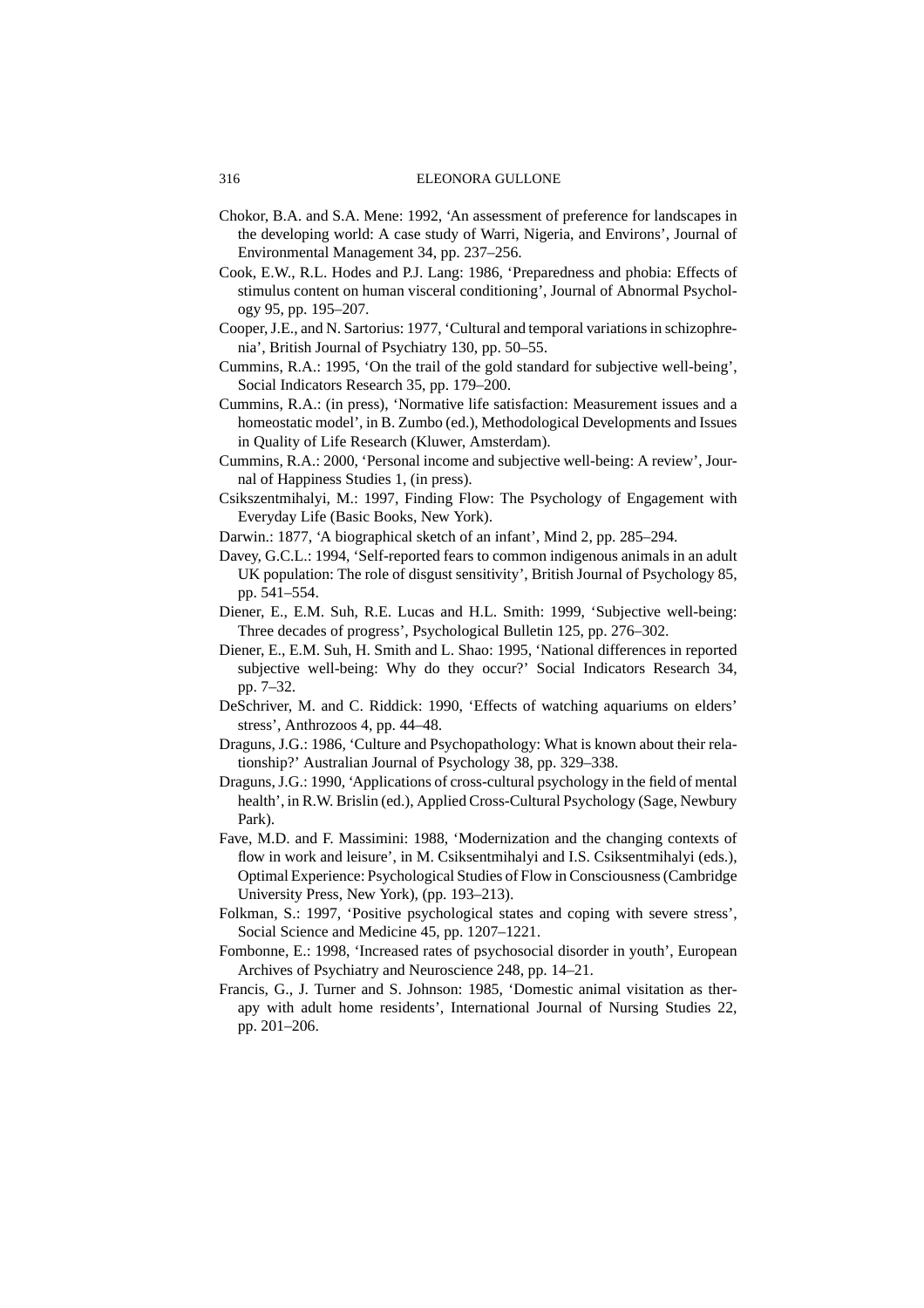- Friedman, E., A.H. Katcher, J.J. Lynch and Messent, 1983, 'Social interaction and blood pressure: Influence of animal companions', Journal of Nervous and Mental Disease 171, pp. 461–465.
- Gilbert, P.: 1998, 'Evolutionary psychopathology: Why isn't the mind designed better than it is?' British Journal of Medical Psychology 71, pp. 353–373.
- Gullone, E.: 1993, Self-reports of Normative Fear in Children and Adolescents: A Cross-sectional and Longitudinal Investigation, Unpublished Doctoral Thesis, (Monash University, Melbourne, Australia).
- Gullone, E.: 1996, 'Developmental psychopathology and normal fear', Behaviour Change 13, pp. 143–155.
- Gullone, E.: 2000, 'The development of normal fear: A century of research', Clinical Psychology Review, 20 (4), pp. 429–451.
- Hart, L.A., B.L. Hart and B. Bergin: 1987, 'Socialising effects of service dogs for people with disabilities', Anthrozoos 1, pp. 41–44.
- Hartig, T., M. Mang and G.W. Evans: 1991, 'Restorative effects of natural environment experiences', Environment and Behavior 23, pp. 3–26.
- Heine, S.J., D.R. Lehman, H.R. Markus and S. Kitayama: 1999, 'Is there a universal need for positive self-regard', Psychological Review 106, pp. 766–794.
- Hugdahl, K. and A.C. Karker: 1981, 'Biological versus experiential factors in phobic conditioning', Behavior Research and Therapy 19, pp. 109–115.
- Ingram, R.E.: 1990, 'Self-focused attention in clinical disorders: Review and a conceptual model', Psychological Bulletin 107, pp. 156–176.
- Jablensky, A., N. Sartorines, G. Ernberg, M. Arker, A. Korten, J.E. Cooper, R. Day and A. Bertelien: 1992, 'Schizophrenia: Manifestations, incidence, and course in difference cultures: A World Health Organisation ten-country study', Psychological Medicine 20, entire issue.
- Jacob, J.C. and M.B. Brinkerhoff: 1997, 'Values, performance and subjective well– being in the sustainability movement: An elaboration of multiple discrepancies theory', Social Indicators Research 42, pp. 171–204.
- Jacob, J.C. and M.B. Brinkerhoff: 1999, 'Mindfulness and subjective well-being in the sustainability movement: A further elaboration of multiple discrepancies theory', Social Indicators Research 46, pp. 341–368.
- Kahn, P.H.: 1997, 'Developmental psychology and the biophilia hypothesis: Children's affiliation with nature', Developmental Review 17, pp. 1–61.
- Kaplan, R.: 1974, 'Some psychological benefits of an outdoor challenge program', Environment and Behavior 6, pp. 101–116.
- Kaplan, R.: 1977, 'Patterns of environmental preference,' Environment and Behavior 9, pp. 195–216.
- Kaplan, R. and S. Kaplan: 1989, The Experience of Nature: A Psychological Perspective (Cambridge University Press, New York).
- Kaplan, S.: 1987, 'Aesthetics, affect, and cognition: Environmental preference from an evolutionary perspective', Environment and Behavior 19, pp. 3–32.
- Kaplan, S., R. Kaplan and J.S. Wendt: 1972, 'Rated preference and complexity for natural and urban visual material', Perception and Psychophysics 12, pp. 354–356.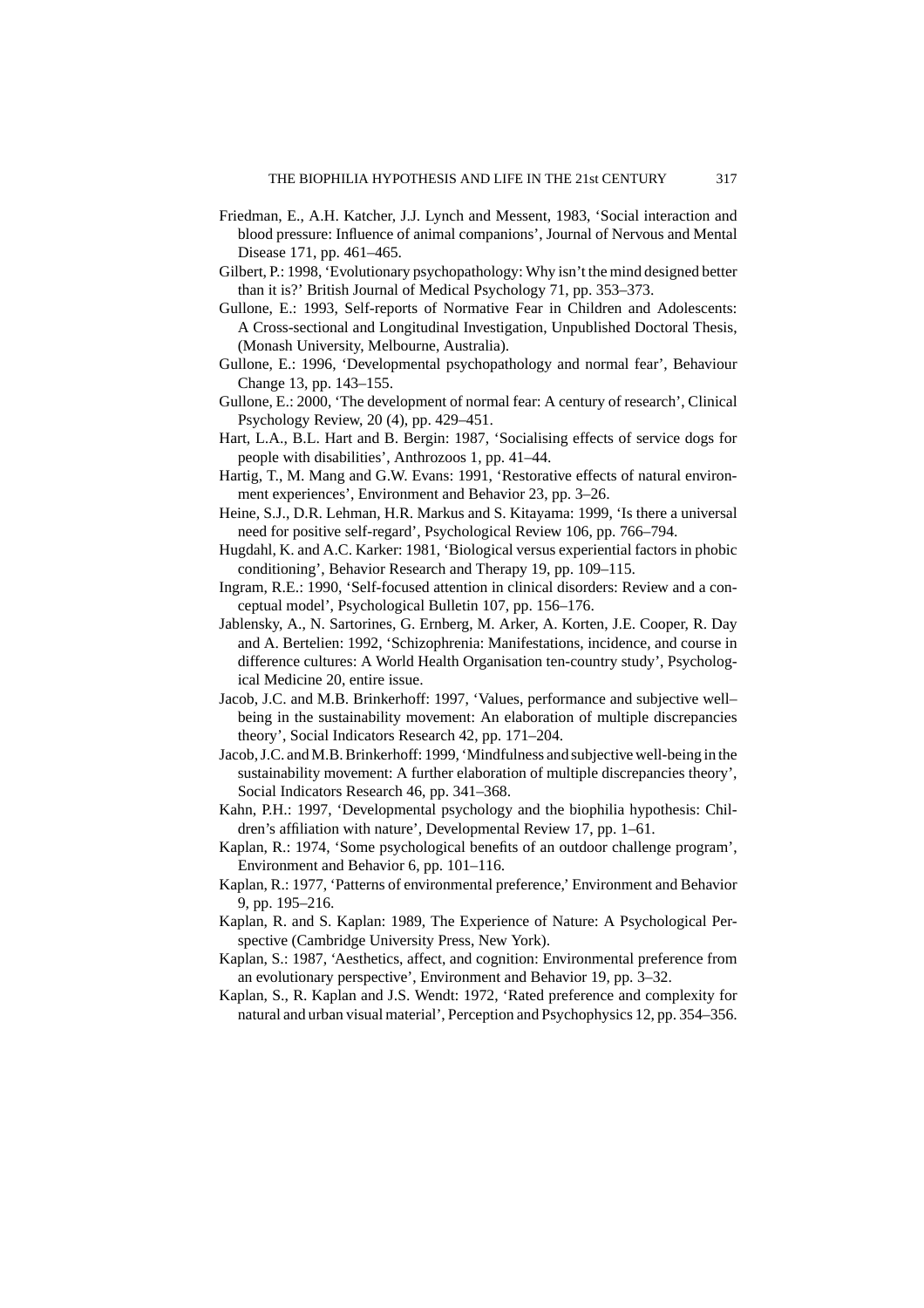- Kaplan S. and J.F. Talbot: 1983, 'Psychological benefits of a wilderness experience', in I. Altman and J.F. Wohlwill (eds.), Human Behaviour and Environment : Advances in Theory and Research, Vol. 6: Behavior and the Natural Environment (Plenum, New York).
- Katcher, A., E. Friedman, A. Beck, and J. Lynch: 1983, 'Looking, talking, and blood pressure: The physiological consequences of interaction with the living environment', in A. Katcher and A. Beck (eds.), New Perspectives on our Lives with Companion Animals (University of Pennsylvania Press, Philadelphia).
- Katcher, A., H. Segal and A. Beck: 1984, 'Comparison of contemplation and hypnosis for the reduction of anxiety and discomfort during dental surgery', American Journal of Clinical Hypnosis 27, pp. 14–21.
- Katcher, A. and G. Wilkins: 1993, 'Dialogue with animals: Its nature and culture', in S.R. Kellert and E.O. Wilson (eds.), The Biophilia Hypothesis (Island Press, Washington DC), pp. 173–200.
- Kellert, S.R.: 1983, 'Affective, cognitive and evaluative perceptions of animals', in I. Altman and J. Wohlwill (eds.), Behavior and the Natural Environment (Chap. 7) (Plenum, New York).
- Kellert, S.R.: 1985, 'Attitudes toward animals: Age related development among children', Journal of Environmental Education 16, pp. 29–39.
- Kellert, S.R.: 1991, 'Japanese perceptions of wildlife', Conservation Biology 5, pp. 297–308.
- Kellert, S.R.: 1993, 'The biological basis for human values of nature', in S.R. Kellert and E.O. Wilson (eds.). The Biophilia Hypothesis (Island Press, Washington DC), pp. 42–69.
- Kellert, S.R.: 1996, The Value of Life (Island Press, Washington DC).
- Kellert, S.R. and E.O. Wilson: 1993, (eds.), The Biophilia Hypothesis (Island Press, Washington DC).
- Kleinman, A.: 1982, 'Neurasthenia and depression: A study of somatization and culture in China', Culture, Medicine, and Psychiatry 6, pp. 117–190.
- Klerman, G.L. and M.M. Weissman: 1989, 'Increasing rates of depression', Journal of the American Medical Association 261, pp. 2229–2234.
- Kovacs, M. and C. Gatsonis: 1994, 'Secular trends in age at onset of major depressive disorder in a clinical sample of children', Journal of Psychiatric Research 28, pp. 319–329.
- Lane, B. and E. Gullone: 1999, 'Common fears: A comparison of self-generated and fear survey schedule generated fears of adolescents', Journal of Genetic Psychology 160, pp. 194–204.
- Leckman, J.F. and L.C. Mayes: 1998, 'Understanding developmental psychopathology: How useful are evolutionary accounts?' Journal of the American Academy of Child and Adolescent Psychiatry 37, pp. 1011–1021.
- Lockwood, R.: 1983, 'The influence of animals on social perception', in A. Katcher and A. Beck (eds.) New Perspectives on Our Lives with Companion Animals (University of Pennsylvania Press, Philadelphia).
- Marks, I.M.: 1969, Fears and Phobias (Heinemann, London).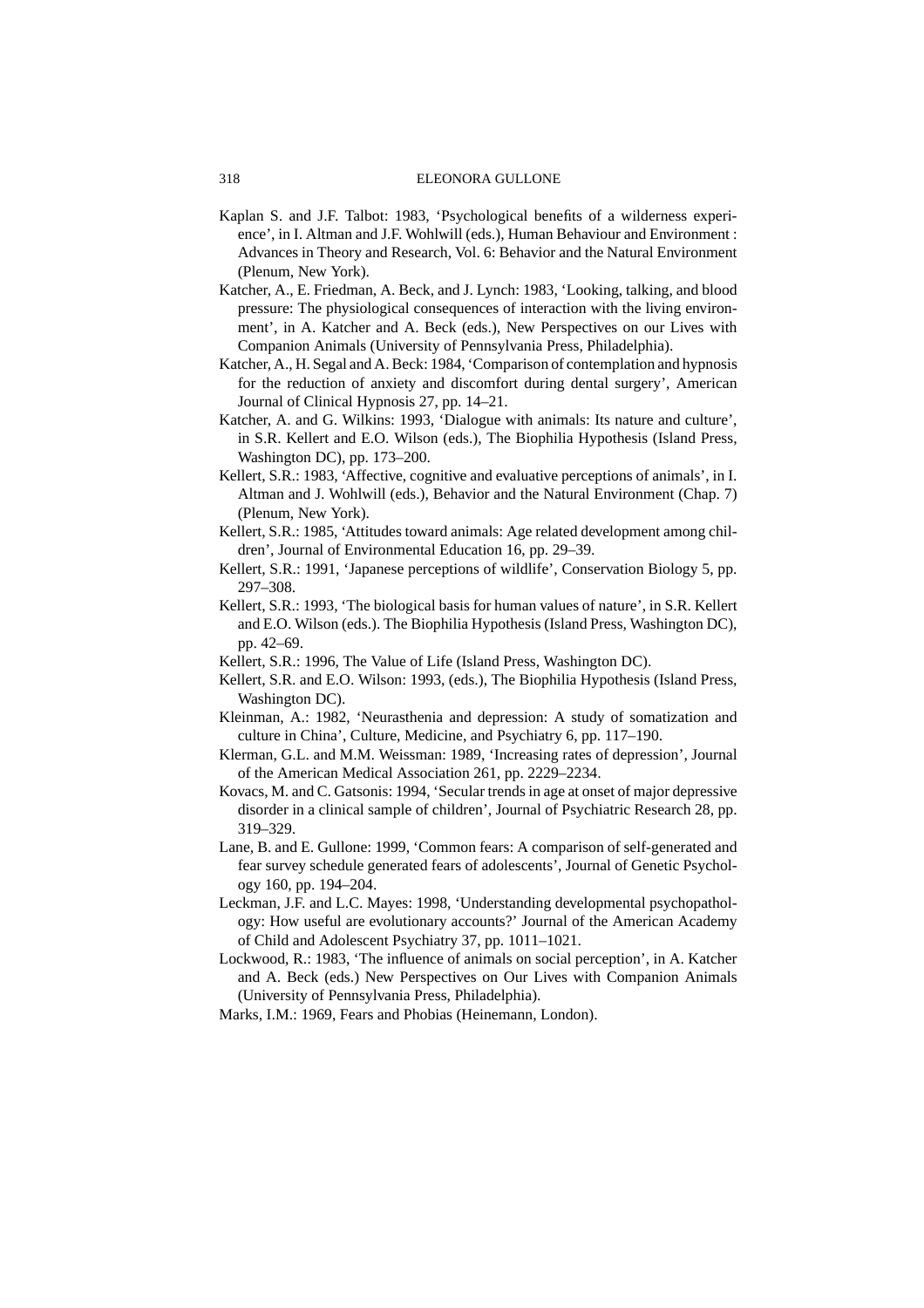- Matchett, G. and G.C.L. Davey: 1991, 'A test of a disease-avoidance model of animal phobias', Behaviour Research and Therapy 29, pp. 91–94.
- McNally, R.J.: 1987, 'Preparedness and phobias: A review', Psychological Bulletin 101, pp. 283–303.
- Murphy, H.B.M.: 1982, 'Comparative psychiatry', (Springer-Verlag, Berlin).
- Murphy, H.B.M., E.W. Wittkower and N.A. Chance: 1967, 'Cross-cultural inquiry into the symptomatology of depression: A preliminary report', International Journal of Psychiatry 3, pp. 6–15.
- National Health and Medical Research Council: 1997, Depression in young people: Clinical practice guidelines (Australian Government Publishing Service, Canberra).
- Neale, M.C., E.E. Walters, L.J. Eaves, H.H. Maes and K.S. Kendler: 1994, 'Multivariate genetic analysis of twin-family data on fear: Mixed models', Behavior Genetics 24, pp. 119–139.
- Newby, J.: 1999, The Animal Attraction (Australian Broadcasting Corporation, Sydney).
- Ohman, A.: 1986, 'Face the beast and fear the face: Animal and social fears as prototypes for evolutionary analyses of emotion', Psychophysiology 23, pp. 123–145.
- Ohman, A., U. Dimberg and L.G. Ost: 1985, 'Animal and social phobias: Biological constraints on learned fear responses', in S. Reiss and R.R. Bootzin (eds.), Theoretical Issues in Behavior (Academic Press, New York).
- Ohman, A. G. Erixon and I. Loftberg: 1975, 'Phobias and preparedness: Phobic versus neutral pictures as conditioned stimuli for human autonomic responses', Journal of Abnormal Psychology 84, pp. 41–45.
- Parsons, R., L.G. Tassinary, R.S. Ulrich, M.R. Hebl and M. Grossman-Alexander: 1998, 'The view from the road: Implications for stress recovery and immunization', Journal of Environmental Psychology 18, pp. 113–140.
- Phillips, K., D.W. Fulker and R.J. Rose: 1987, 'Path analysis of seven fear factors in adult twin and sibling pairs and their parents', Genetic Epidemiology 4, pp. 345–355.
- Rachman, S.: 1977, 'The conditioning theory of fear acquisition: A critical examination', Behaviour Research and Therapy 15, pp. 375–389.
- Rachman, S.: 1991, 'Neo-conditioning and the classical theory of fear acquisition', Clinical Psychology Review 11, pp. 155–173.
- Rachman, S. and M.E.P. Seligman: 1976, 'Unprepared phobias: "Be prepared"', Behaviour Research and Therapy 14, pp. 333–338.
- Rose, R.J. and W.B. Ditto: 1983, 'A developmental-genetic analysis of common fears from early adolescence to early adulthood', Child Development 53, pp. 361–368.
- Roszak, T.: 1995, 'The greening of psychology: Exploring the ecological unconscious', The Gestalt Journal 18, pp. 9–46.
- Ruiz, J.P. and F.G. Bernaldez: 1982, 'Landscape perception by its traditional users: The ideal landscape of Madrid livestock raisers', Landscape Planning 9, pp. 279–297.
- Rutter, M.: 1995, 'Causal concepts and their testing', in M. Rutter and D.J. Smith (eds.), Psychosocial Disorders in Young People: Time Trends and their Causes (Wiley, Chichester).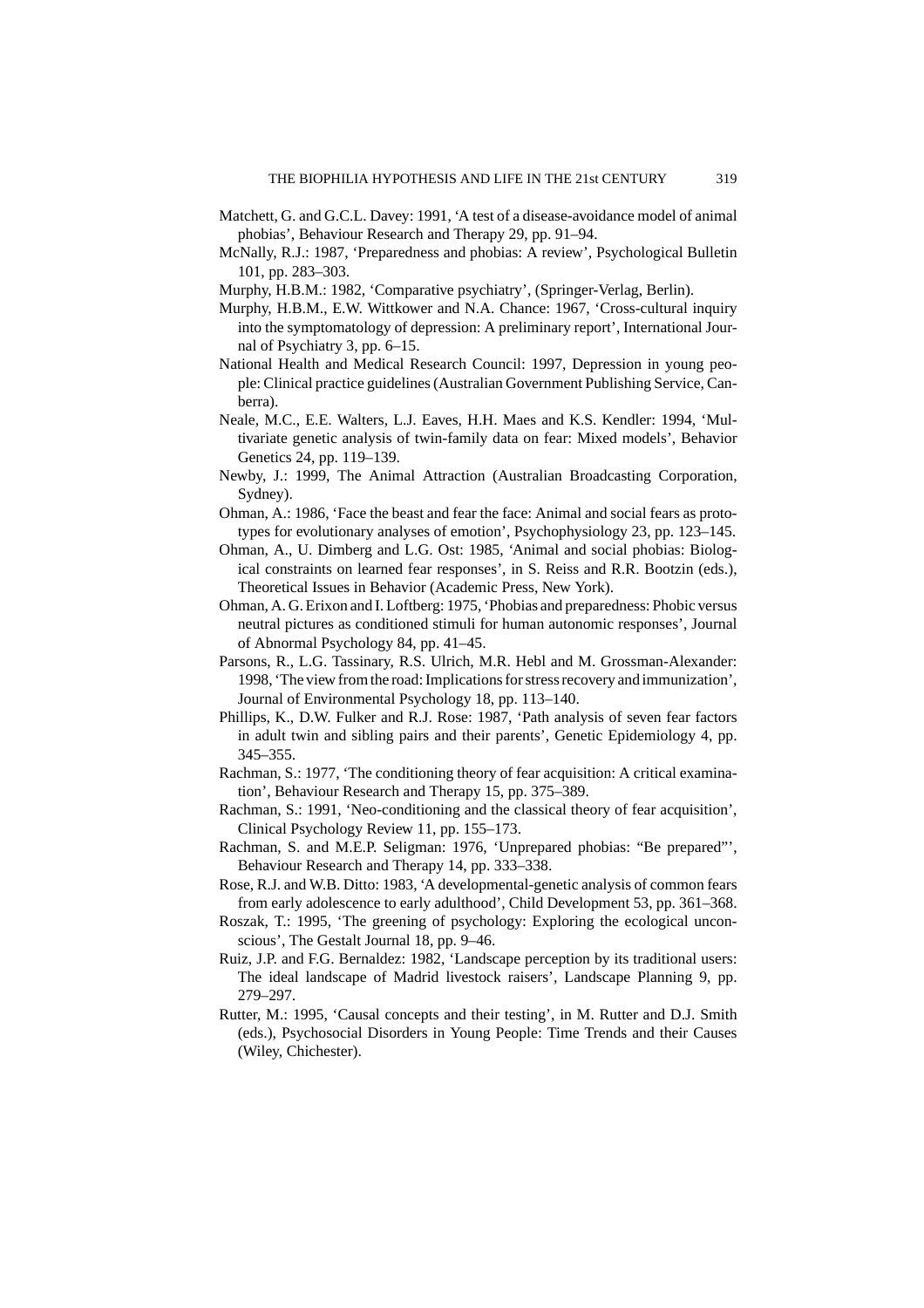- Rutter, M. and D.J. Smith, (eds.): 1995, Psychosocial Disorders in Young People: Time Trends and their Causes (Wiley, Chichester).
- Saunders, P.: 1999, 'Capitalism and the environment', in M.J. Smith (ed.), Thinking Through the Environment (Routledge, London), pp. 269–279.
- Seligman, M.E.P.: 1970, 'On the generality of the laws of learning', Psychological Review 77, pp. 406–418.
- Seligman, M.E.P.: 1971, 'Phobias and preparedness', Behavior Therapy 2, pp. 307– 320.
- Shafer, E.L., J.F. Hamilton and E.A. Schmidt: 1969, 'Natural landscape preferences: A predictive model', Journal of Leisure Research 1, pp. 187–197.
- Sheets, V.L. and Manzer, C.D: 1991, 'Affect, cognition, and urban vegetation: Some effects of adding trees along city streets. Environment and Behavior 23, pp. 285– 304.
- Shepard, P.: 1993, 'On animal friends', in S.R. Kellert and E.O. Wilson (eds.), The Biophilia Hypothesis (Island Press, Washington DC), pp. 275–300.
- Ulrich, R.S.: 1977, 'Visual landscape preference: A model and application', Man-Environment Systems 7, pp. 279–293.
- Ulrich, R.S.: 1981, 'Psychological and recreational benefits of a neighborhood park', Journal of Leisure Research 13, pp. 43–65.
- Ulrich, R.S.: 1984, 'View through a window may influence recovery from surgery', Science 224, pp. 420–421.
- Ulrich, R.S.: 1986, 'Human responses to vegetation and landscapes', Landscape and Urban Planning 13, pp. 29–44.
- Ulrich, R.S.: 1993, 'Biophilia, biophobia, and natural landscapes', in S.R. Kellert and E.O. Wilson (eds.), The Biophilia Hypothesis (Island Press, Washington DC), pp. 73–137.
- Wilson, E.O.: 1975, Sociobiology: The New Synthesis (Addison-Wesley, Cambridge, M.A).
- Wilson, E.O.: 1984, Biophilia (Harvard University Press, Massachusetts).
- Wilson, E.O.: 1992, The Diversity of Life (Harvard University Press, Massachusetts).
- Wilson, E.O.: 1993, 'Biophilia and the conservation ethic', in S.R. Kellert and E.O. Wilson (eds.), The Biophilia Hypothesis (Island Press, Washington DC), pp. 31–41.
- Wilson, D.R.: 1998, 'Evolutionary epidemiology and manic depression', British Journal of Medical Psychology 71, pp. 375–395.
- World Health Organisation: 1973, Report of the international pilot study of Schizophrenia (Author, Geneva).
- World Health Organisation: 1979, Schizophrenia: An International Follow-up Study. (John Wiley, New York).
- World Health Organisation: 1983, Depressive Disorders in Different Cultures: Report of the WHO Collaborative Study of Standardized Assessment of Depressive Disorders (Author, Geneva).
- World Health Organisation: 1999, The World Health Report 1999: Making a Difference (Author, Geneva).